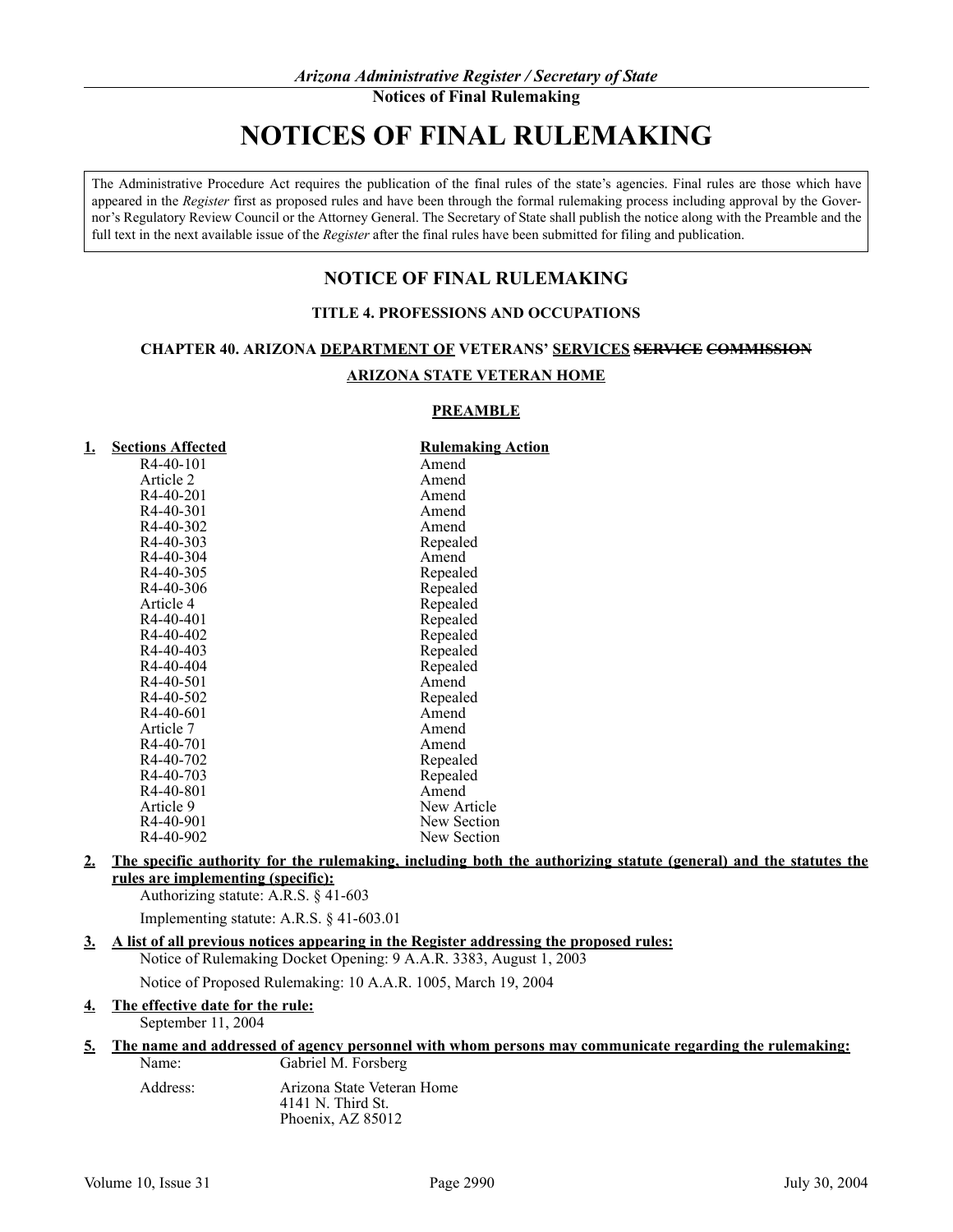| Telephone: | $(602)$ 263-1805     |
|------------|----------------------|
| Fax:       | $(602)$ 255-1038     |
| E-mail:    | gforsberg@azvets.com |

#### **6. An explanation of the rules, including the agency's reasons for initiating the rules:**

The Arizona Veterans' Service Commission rules were originally drafted in 1995 and adopted January 2, 1996. In August 1999, the Arizona Veterans' Service Commission became the Arizona Department of Veterans' Services. The change from a commission to a department required a restructuring at the highest level of the agency. Under the commission, the agency was governed by a five-member commission appointed by and answerable to the Governor. This commission was required to hire a director who reported to the commission, and to set policy.

Amended in August 1999, A.R.S. § 41-601 through 41-604 provided for

- The veterans' service commission to become a department,
- The commission was increased to seven members to act in an advisory role,
- The director reported directly and was appointed by the Governor.

The rules must now be changed to reflect the change in the name of veterans' services throughout the rules and to amend those portions dealing with appeal processes because the director no longer reports to the commission.

Changes in the rules are desirable to update procedures to conform to long-term, skilled care industry practice. Additionally, changes are desirable to streamline procedures that have been found to be cumbersome, unnecessarily time consuming, or outdated.

The Department is also in the process of drafting new rules that set clear definitions and policies. The Department has been soliciting input from staff and interested members of the public on proposed rule changes. The new rules will provide consistency, reflect current practice standards, and conform to current rulemaking format style requirements.

#### **7. A reference to any study relevant to the rules that the agency reviewed and either relied on in its evaluation of or justification for the rules or did not rely on in its evaluation of or justification for the rules, where the public may obtain or review each study, all data underlying each study, and any analysis of each study and other supporting material:** None

#### **8. A showing of good cause why the rules are necessary to promote a statewide interest if the rules will diminish a previous grant of authority of a political subdivision of this state:** Not applicable

**9. The summary of the economic, small business, and consumer impact:**

It is anticipated that the private sector (including small businesses) and political subdivisions will not be economically impacted. The proposed rule language changes are intended to clarify and to align the rules to current practice. The agency anticipates a minor cost savings realized through decreased recordkeeping, reporting, and approval responsibilities at the Arizona State Veteran Home (ASVH).

#### **10. A description of the changes between the proposed rule, including supplemental notices, and final rules:**

The CFR, which was previously incorporated by reference in R4-40-201, is no longer necessary, as the language from the regulation is not to be included in the revised rule. Labels were added to definitions under R4-40-101. Minor grammatical and stylistic changes were made in response to comments received from the Governor's Regulatory Review Council staff.

**11. A summary of the comments made regarding the rules and the agency response to them:** The Department did not receive any oral or written comments regarding these rules.

#### **12. Any other matters prescribed by statute that are applicable to the specific agency or to any specific rules or class of rules:**

Not applicable

- **13. Incorporations by reference and their location in the rules:**
- None **14. Were these rules previously approved as emergency rules?**
	- No
- **15. The full text of the rules follows:**

## **TITLE 4. PROFESSIONS AND OCCUPATIONS**

## **CHAPTER 40. ARIZONA DEPARTMENT OF VETERANS' SERVICES SERVICE COMMISSION**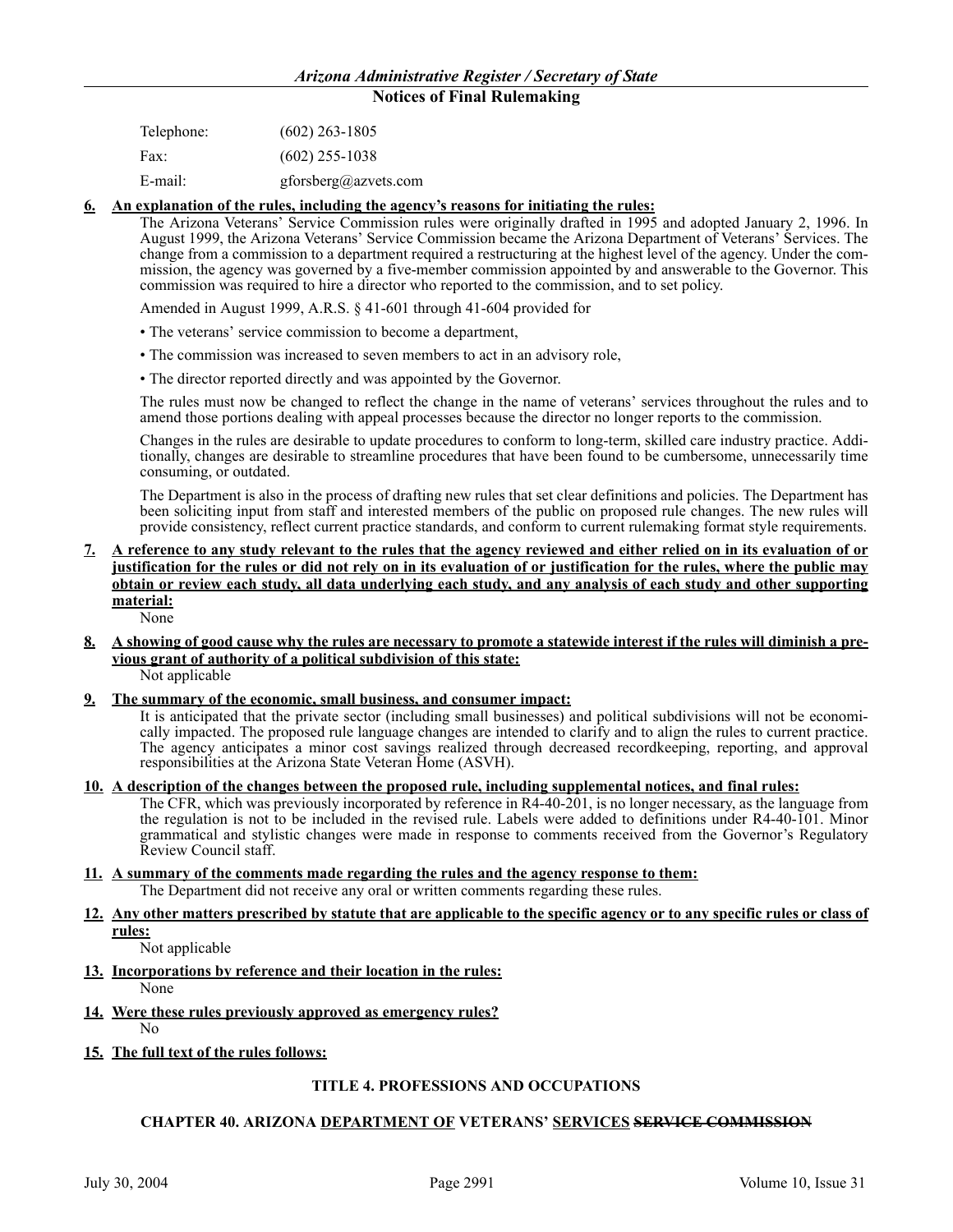# **ARIZONA STATE VETERAN HOME**

(Authority: A.R.S.  $\S 32-2701 41-601$  et seq.)

## **ARTICLE 1. DEFINITIONS**

Section R4-40-101. Definitions

## **ARTICLE 2. ELIGIBILITY GENERAL PROVISIONS**

R4-40-201. General Provisions

#### **ARTICLE 3. APPLICATION AND ADMISSION PROCESS**

Section

Section

| $R4-40-301$ . | Application                                               |
|---------------|-----------------------------------------------------------|
| $R4-40-302$ . | <b>Application Process</b>                                |
| R4-40-303     | <b>Preadmission Requirements Repealed</b>                 |
| R4-40-304     | <b>Admission Process</b>                                  |
| $R4-40-305$ . | Applicant Grievance, Hearing, and Appeal Process Repealed |
| $R4-40-306$ . | Rehearing or Review of Commission's Decisions Repealed    |

#### **ARTICLE 4. STANDARDS OF CARE Repealed**

Section

- R4-40-401. <del>Care and Treatment Repealed</del>
- R4-40-402. General Provisions Repealed
- R4-40-403. Level of Care Repealed
- R4-40-404. Level of Care or Eligibility Changes Repealed

#### **ARTICLE 5. RESIDENT SUPPORT**

Section

R4-40-502. Payment Process Repealed

## **ARTICLE 6. RESIDENT RESPONSIBILITIES AND CONDUCT**

Section

R4-40-601. General Provisions

#### **ARTICLE 7. INVOLUNTARY RESIDENT DISCHARGE, GRIEVANCE, HEARING, AND APPEAL PROCESS**

Section

- R4-40-701. Resident Discharge
- R4-40-702. Resident Grievance, Hearing, and Appeal Process Repealed
- R4-40-703. Rehearing or Review of Commission's Decisions Repealed

## **ARTICLE 8. RESIDENT TRUST FUND**

- Section
- R4-40-801. General Provisions

## **ARTICLE 9. APPEAL PROCESS**

**Section** 

R4-40-901. General Provisions

R4-40-902. Rehearing or Review of Decision

## **ARTICLE 1. DEFINITIONS**

#### **R4-40-101. Definitions**

- **A.** "Administrator" means the individual administrative officer of the Arizona State Veteran Home who is appointed by the Director and licensed by the Board of Examiners of Nursing Care Institution Administrators and Adult Care Home Managers who is the chief administrative officer of ASVH.
- **B.** "Admission agreement" means the a document signed by an applicant or the applicant's legal representative and the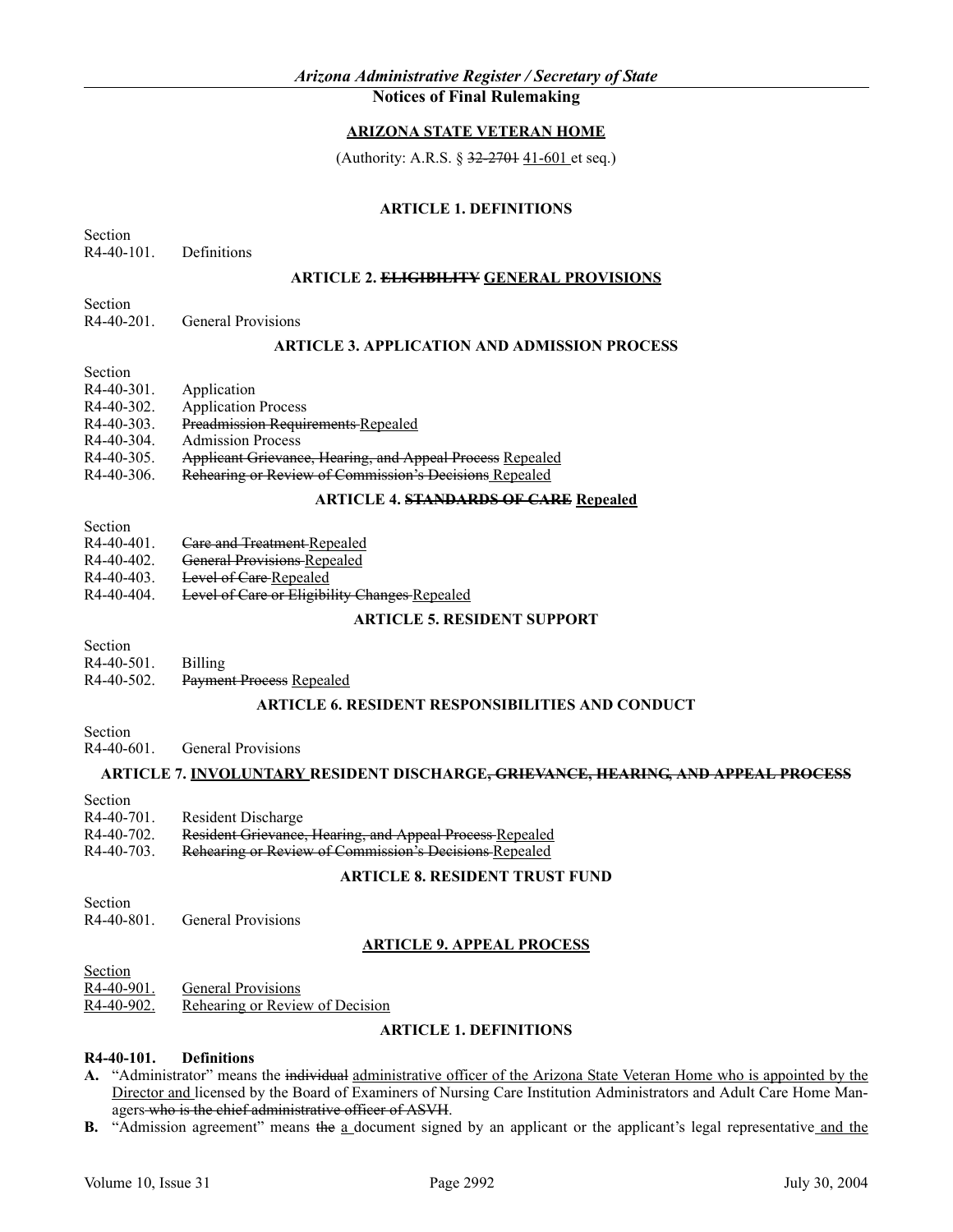admissions coordinator or designee that provides the permission for the applicant to receive treatment, defines the rights and responsibilities the applicant will have as a resident, and sets forth the standard of care and support the applicant will receive as a resident that outlines the responsibilities of the applicant, the applicant's legal representative, and the ASVH.

- **C.** "Admissions committee" means the administrator, director of nursing, veterans' service officer, social work supervisor, and business manager of ASVH who together determine eligibility for admission and designate a level of care for each resident according to R4-40-403.
- **C. D.**"ALTCS" means the Arizona Long-term Care System defined in established at A.R.S. § 36-2931 et seq.
- **D. E.**"Applicant" means an individual who submits a written ASVH admission application a veteran, spouse, or surviving spouse who submits a written application for admission to the ASVH.
- **F.** "Assistant Administrator" means the individual who acts as the administrator in the administrator's absence and performs other tasks as assigned by the administrator.
- **E. G.**"ASVH" means the Arizona State Veterans Veteran Home, licensed pursuant to A.R.S. § 36-401 et seq. and the rules promulgated thereunder and recognized by the VA according to 38 CFR 17.165 (September 1, 1992, edition and no later editions or amendments) which is incorporated by reference and on file with the Secretary of State.
- **H.** "Bedfast" means confined to bed or able to be out of bed for no more than 15 minutes at a time.
- **I.** "Business manager" means the individual who is responsible for managing ASVH's finances.
- **J.** "Care plan" means a written plan of care and treatment developed by the social worker, nursing staff, and physician that states:
	- 1. The resident's health problems and functional status,
	- 2. The treatment goals for the resident,
	- 3. The actions necessary to reach the goals, and
	- 4. The ASVH staff who is responsible for implementing each aspect of the plan.
- **K.** "Commission" means the Arizona Veterans' Service Commission.
- **L.** "Customized medical equipment and supplies" means those adapted to a resident's particular needs.
- **M.** "Daily charge rate" is each resident's cost of care at ASVH for each 24-hour period, beginning at midnight.
- **N.** "Daily living activities" means bathing, dressing, using the toilet, eating, transferring in and out of a bed or chair, using a wheelchair, and ambulation with or without the assistance of medical devices.
- **O.** "Dangerous to self or others" means likely to cause serious physical harm to a resident or nonresident.
- **F.** "Director" means the Director of the Arizona Department of Veterans' Services.
- **G. P.**"Director of nursing" means a registered nurse licensed to practice in Arizona who is responsible for the direction management and supervision of ASVH nursing eare for all ASVH residents services.
- **Q.** "Disruptive behavior" means a resident's actions that interfere with the daily activities of others, including loud arguing, verbal or physical threats, assault, and theft.
- **R.** "Grievance" means a complaint initiated in accordance with R4-40-305 or R4-40-702.
- **H. S.**"Legal representative" means an individual or entity designated by an applicant, a resident, or a court of competent jurisdiction <del>to act as a power of attorney, guardian, or conservator of an applicant or resident, and who directs the care or man-</del> agement of an incapacitated applicant or resident and who provides documentation to ASVH to verity the legal representative status to make legal, financial, and medical decisions on behalf of the applicant or resident.
- **I. T.**"Medicare" means the health insurance program for the aged and disabled under Title XVIII of the Social Security Act.
- **J. U.** "Nursing services" means services as described defined in A.R.S. § 36-401(A)(28) 36-401(A)(34) and A.A.C. R9-10-905 and described by A.A.C. R9-10-906.
- **V.** "Occupational therapy" means therapy as described in A.R.S. § 32-3401(5).
- W. "PASARR" means a preadmission sereening and annual resident review that is conducted pursuant to A.R.S. § 36-2936.
- **X.** "Physical therapy" means therapy as described in A.R.S. § 32-2001(A)(7) et seq.
- **K. Y.**"Physician" means a person licensed pursuant to under A.R.S. § 32-1401 et seq. Title 32, Chapter 13, or A.R.S. § 32- 1800 et seq. Chapter 17, or a VA physician appointed under authority of 38 U.S.C. § 7402.
- **Z.** "Psychosocial behavior" means a person's social relations, conduct, and manners based on mental and psychological factors, including level of consciousness, judgment, orientation, perception disturbances, and concerns.
- L. AA<sup>.</sup> Resident" is means an individual who has been admitted to ASVH.
- **M. BB.**"Resident support charge room and board" means the dollar amount that is billed every calendar month to a resident or legal representative for the resident's care.
- **CC.** "Respiratory care" means the practice of respiratory care as described in A.R.S. § 32-3501(5).
- **DD.** "Skilled nursing care" means nursing and health-related services that foster rehabilitation of a person who needs assistance with daily living activities, provided at a nursing facility licensed pursuant to A.R.S. § 36-401 et seq. and the rules promulgated thereunder.
- **FF.** "Speech therapy" means medically prescribed diagnosis and treatment provided by a speech therapist who has been granted a certificate of clinical competence by the American Speech and Hearing Association.
- **N. GG.**"Spouse" means an individual who entered into currently has a valid marriage contract that is valid in Arizona with a veteran at least 1 year before the veteran was admitted to ASVH.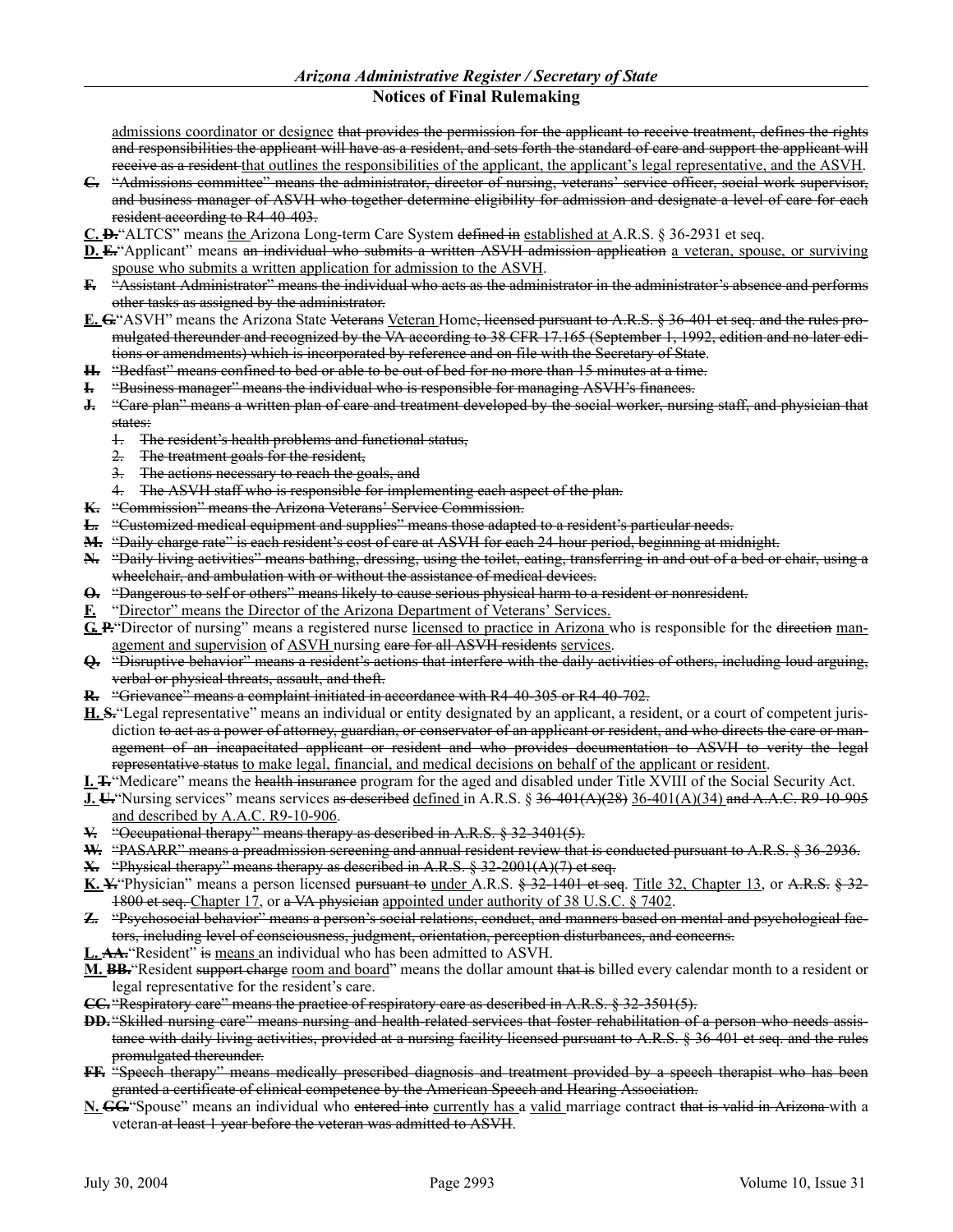- **O. HH.**"Surviving spouse" means an individual who had entered into a valid marriage contract that is valid in Arizona with a veteran at least 1 year before at the time of the veteran's death.
- **II.** "Therapeutic leave days" means the time that a resident is absent from ASVH, as ordered by the resident's physician, to live on a trial or therapeutic basis in a home setting.
- **JJ.** "Third-party reimbursement" means that part or all of a resident's daily charge rate and other expenses are paid by a 3rdparty payor.
- **P. KK.**"Third-party payor" means any individual, entity, or program that is or may be liable to make 3rd-party reimbursements, including health insurance carrier, health maintenance organization, managed care entity, or organized health care delivery system including:
	- 1. An ALTCS contract provider for a resident who is certified as eligible for ALTCS services pursuant to A.A.C. R9-28- $401$  et seq.,
	- 2. Per diem payments from the VA pursuant to 38 CFR 17.166(e), The VA,
	- 3. Medicare, or
	- 4.  $A$  Health or long-term care insurance. company, or
	- 5. A long-term care insurance company.
- **LL.** "Transitional living training" means a planned program that assists residents to adapt to in-home conditions by developing independent living and self-care skills.
- **Q. MM.**"VA" means the United States Department of Veterans' Veterans Affairs.
- **R. NN.**"Veteran" means an individual who:
	- 1. served Served in the active United States Army, Navy, Marine Corps, Air Force, or Coast Guard and who was not dishonorably discharged or released under conditions other than dishonorable, and;
	- 2. Served an individual who served in the merchant marine between December 7, 1941, and July 25, 1947; or
	- 3. Is considered to have performed active military, naval, or air service under 38 CFR 3.7as a civil service crew resident between December 7, 1941, and August 15, 1945.
- **OO.**"Veterans service officer" means an individual who is accredited with the VA and who provides technical assistance for veterans' benefits and files claims for those benefits on behalf of a veteran or an eligible resident of the veteran's family.

#### **ARTICLE 2. ELIGIBILITY GENERAL PROVISIONS**

#### **R4-40-201. Eligibility General Provisions**

- **A.** An applicant is eligible for admission to ASVH:
	- $1.$  if If the applicant is a veteran, spouse, or surviving spouse who meets the requirements set forth in Article 3, and:
		- 1. a. Has been an Arizona resident for at least 1 year before the date of application A veteran,
		- 2. b. Requires skilled nursing care as determined by a physician, and A spouse, or
		- 3.  $\frac{c}{c}$  Is not dangerous to self or others as determined by a physician. A surviving spouse and
		- 4. d. Meets the requirements specified in this Section and A.A.C. Title 4, Chapter 40, Article 3.
- **B.** The administrator shall ensure that the number of ASVH residents who are spouses and or surviving spouses admitted to ASVH shall does not be more than 25% exceed 25 percent of the total number of residents at ASVH as prescribed in 38 CFR 51.210, Subsection (d) (July 1, 2003, edition and no later editions or amendments) incorporated by reference and on file with the Secretary of State.
- **C.** Veterans for whom the VA has approved reimbursement to live in a State Veterans home, in accordance with 38 CFR 17.165 and 17.166 (September 1, 1992, edition and no later editions or amendments) incorporated by reference and on file with the Secretary of State, shall be admitted to ASVH before other applicants whose applications or admission is pending. An applicant shall provide a physician's written recommendation that the applicant receive nursing services on a 24hour per day basis.
- **D.** The administrator shall ensure that an applicant is admitted only if the applicant requires the services available at the ASVH and the applicant's needs do not exceed the ASVH's ability to provide services at the time of application.

## **ARTICLE 3. APPLICATION AND ADMISSION PROCESS**

## **R4-40-301. Application**

- **A.** Applicants An applicant or legal representative shall apply for admission to ASVH on the form provided by ASVH by submitting a completed ASVH application to the admissions coordinator. When If both a veteran and the veteran's spouse are applying for admission, they both shall file separate applications. Applications An application may be obtained from the Commission, VA, or ASVH at 4141 N. Third Street, Phoenix, AZ 85012, telephone number (602) 248-1550, or from the agency web site at www.azvets.com.
- **B.** The applicant shall provide the following information on the admission application In addition to the ASVH application required under subsection (A), an applicant or legal representative shall submit the following:
	- 1. The applicant's name, street address, mailing address, and telephone number Information regarding the applicant's ability to participate in daily living activities and the applicant's psychosocial behavior. The information may be provided through either of the following: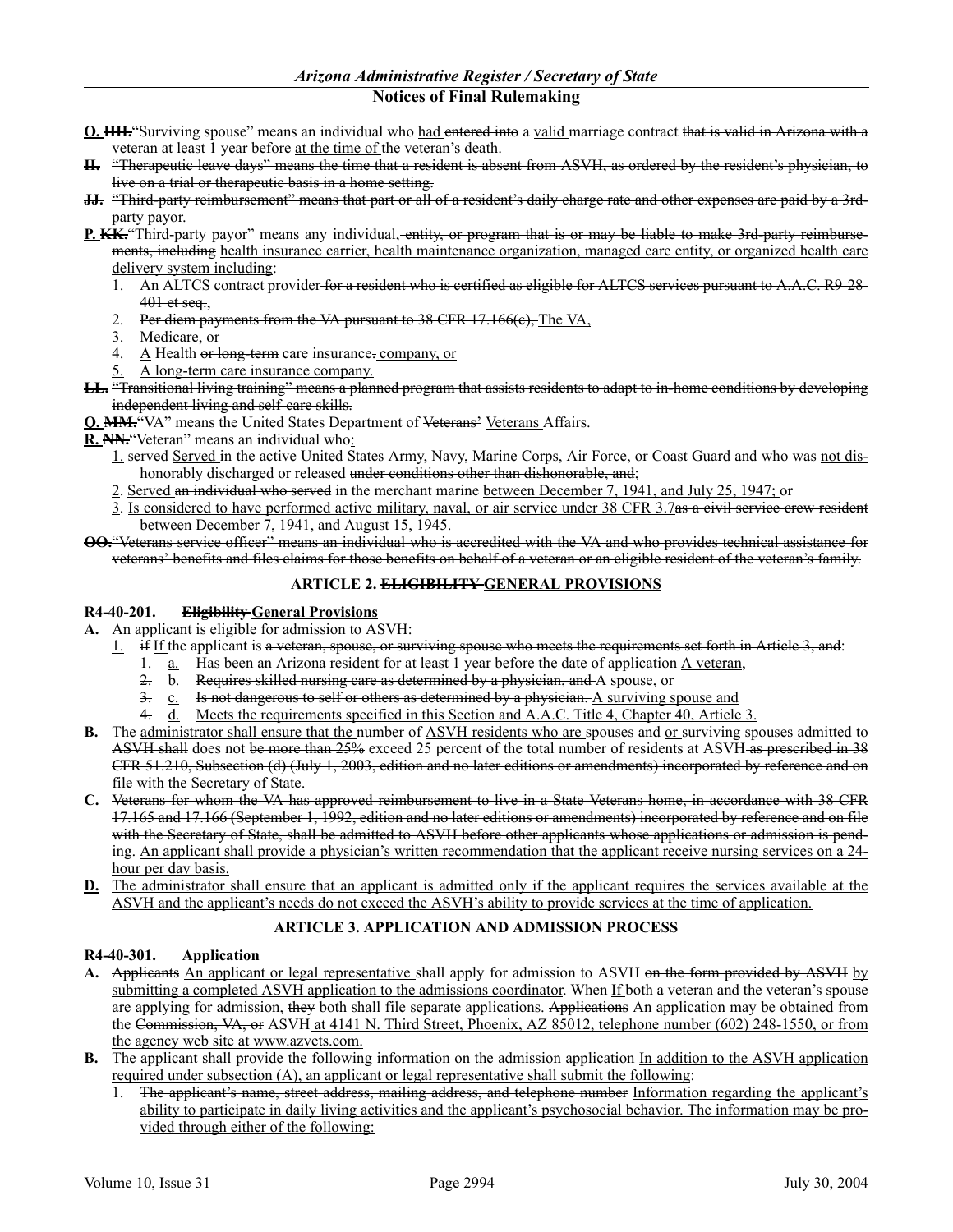## *Arizona Administrative Register / Secretary of State*

## **Notices of Final Rulemaking**

- a. A functional questionnaire form provided by ASVH that is completed by the applicant or family member, or
- b. The equivalent medical information provided by a health care provider;
- 2. The next of kin or legal representative's name, street address, mailing address, and telephone number  $\Delta$  completed applicant's financial information statement on a form provided by ASVH;
- The applicant's place and date of birth A completed physician's statement by the applicant's physician on a form provided by ASVH or equivalent medical information;
- 4. The applicant's and veteran's social security numbers A copy of the veteran's discharge document from the United States military, which includes Form DD214, Form DD215, the Statement of Service issued by the National Personnel Records Center, or equivalent separation-of-service document;
- 5. The applicant's marital status and gender If requested by the director of nursing, a copy of medical records that assist in determining the level of care required by the applicant. Medical records may include physician's records, nurses' notes, test results, and medication records; and
- 6. The applicant's or veteran's military service information; Evidence of freedom from infectious pulmonary tuberculosis as specified by A.A.C.  $R9-10-908(6)$ .
- 7. The applicant's health insurance and other 3rd-party payor information;
- 8. The applicant's assessment of the applicant's ability to participate in daily living activities and the applicant's psychosocial behavior;
- 9. The applicant's current financial resources;
- 10. The applicant's medical history, current medical status, a signed statement that the applicant requires the level of skilled nursing care in accordance with R4-40-403, and that the applicant is not dangerous to self or others. The applicant shall have the applicant's physician provide this information directly to ASVH; and
- 11. The applicant's or legal representative's signature.
- **C.** The applicant shall submit the following to the admissions committee with the admission application:
	- 1. A copy of the veteran's discharge document from the United States military, that may include either Form DD214, Form DD215, the Statement of Service issued by the National Personnel Records Center, or equivalent separation-ofservice document;
	- 2. A certified copy of the applicant's marriage certificate if the applicant is a spouse or a surviving spouse;
	- 3. A certified copy of the applicant's birth certificate; and
	- 4. A certified copy of the veteran's death certificate if the applicant is a surviving spouse.

## **R4-40-302. Application Process**

- **A.** Within 10 days after the applicant has filed a complete application with ASVH, the admissions committee shall review the application and determine whether to admit the applicant. The committee shall admit applicants of a 1st-come basis, based on the date that the complete application is filed, except for applicants given admission preference pursuant to R4-40- 201(C). The admissions coordinator shall determine whether an applicant is eligible for admission to ASVH under R4-40-201 by:
	- 1. Reviewing the application,
	- 2. Obtaining an onsite medical assessment, if requested by the director of nursing,
	- Obtaining approval from the director of nursing, and
	- Consulting with the business manager.
- **B.** After determining that an applicant shall be admitted, the admissions committee shall designate a level of care for the applicant pursuant to R4-40-403.
- **C.** If the admissions committee is unable to determine the level of care from the application information, the applicant shall comply with a PASARR so that the committee may determine the appropriate level of care.
- **D.B.**The administrator shall notify the applicant, in writing, within 20 days after the applicant files a complete application of the committee's decision whether to admit the applicant. In that notice, the administrator also shall notify those applicants who have been approved for admission of their designated level of care. The admissions coordinator shall notify the applicant of the decision within 30 calendar days of receiving a completed application.
- **E.** Within 10 days of the mailing date of the notice from the administrator, an applicant may submit documentation to the administrator that another level of care is more appropriate. The administrator shall make the final determination of what level of care is appropriate and provide written notice of that level to the applicant within 10 days after the applicant has filed documentation to the administrator that another level of care is more appropriate.
- **F.C.**If there is no availability for the designated level of care an appropriate bed is not available at the time of admission approval, the admissions coordinator shall place the applicant's name shall be placed on a waiting list in order by date of approval. For that level on a 1st-come basis, based on the date the applicant filed a complete application. If space is available, or when space becomes available, the applicant shall be admitted to ASVH.
- **G.** Applicants may not be admitted without providing updated information if more than 6 months have passed since the applicant's complete application was filed.
	- 1. If an applicant's admission is pending and the applicant's application was filed more than 6 months before the scheduled date of admission, the admissions committee shall re-review the application to determine whether the applicant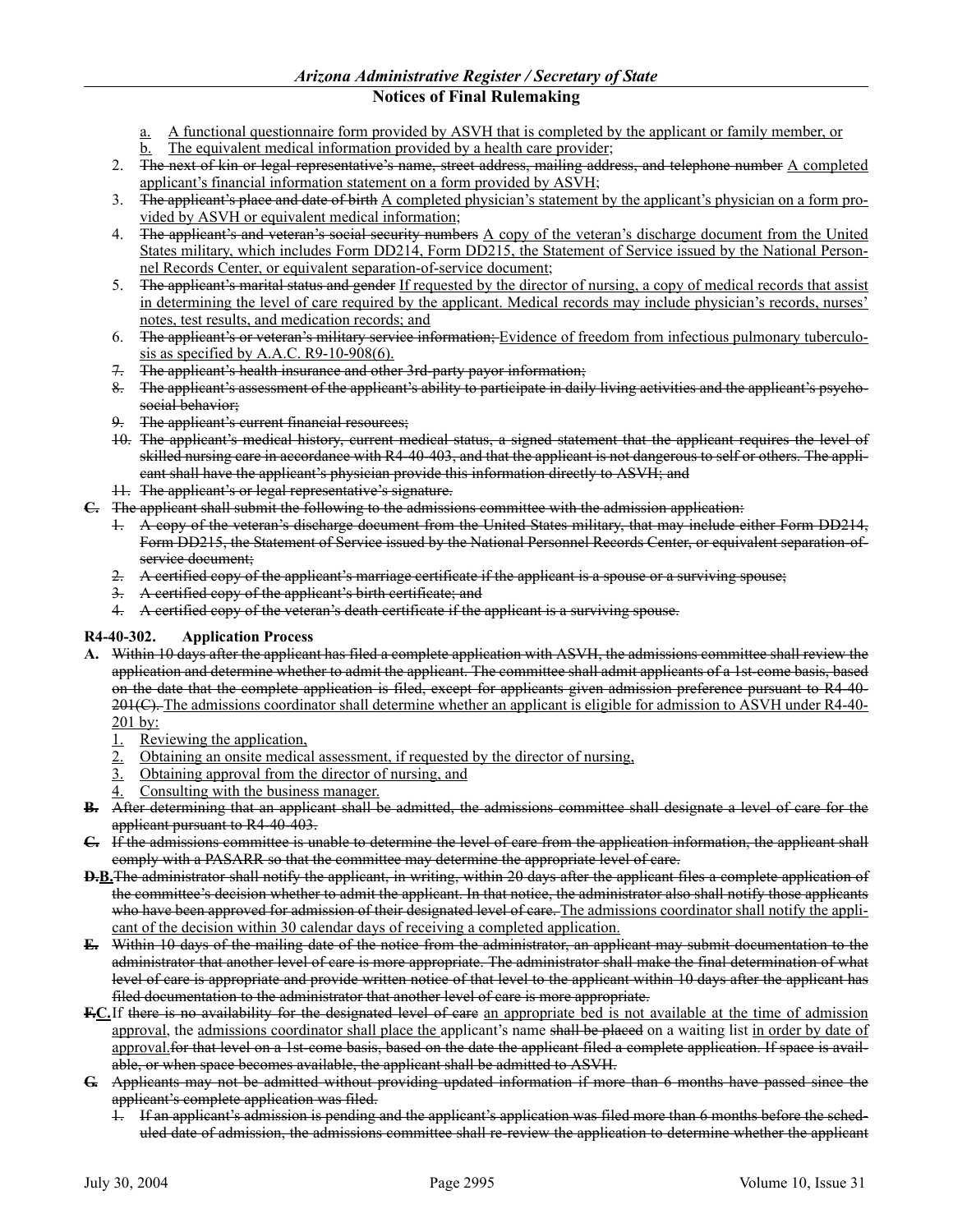can currently function at the previously designated level of care.

2. The applicant shall then be admitted to the currently appropriate level of care if space is available. If space is not available, the applicant's name shall be placed on the waiting list as stated in subsection (F).

#### **R4-40-303. Preadmission Requirements Repealed**

- **A.** Before admission, an admission agreement, including the applicant's daily charge rate, shall be executed by the applicant or legal representative and ASVH.
- **B.** Before admission, the applicant or legal representative shall notify ASVH of any changes in the information provided during the application.
- **C.** If the applicant's level of care requirements may have changed, based on information provided by the applicant or legal representative, the applicant shall complete a PASARR.

## **R4-40-304. Admission Process**

- A. The administrator admissions coordinator or designee shall notify the an applicant or legal representative, in writing, of the date and time that the applicant is to may be admitted to ASVH.
- **B.** Upon arrival at ASVH, The the applicant or legal representative shall submit to an admission interview with the administrator, during which the administrator shall review and abide by the following with the applicant or legal representative:
	- 1. Resident responsibilities and conduct;
	- 2. Resident support charge room and board, billing, and payment; and
	- 3. The admission agreement.
- **C.** The resident or legal representative shall complete and sign an admission agreement.

#### **R4-40-305. Applicant Grievance, Hearing, and Appeal Process Repealed**

- **A.** An applicant or legal representative who believes that any of the provisions of Articles 2 or 3 have not been applied or have been unfairly applied may file a written grievance with the administrator by mailing or hand-delivering the grievance to the administrator. The grievance shall set forth the facts that form the basis of the grievance and the requested action by ASVH.
- **B.** Within 10 days after the grievance is filed, the administrator shall contact the applicant or legal representative, by telephone or in writing, and attempt to satisfy the concerns raised in the grievance. If the grievance is satisfied, the administrator shall send a letter to the applicant or legal representative, within 20 days after the grievance is filed, documenting the satisfaction and obtain the applicant's or legal representative's signature on the letter acknowledging the satisfaction. This letter shall be kept with the grievance.
- **C.** If the grievance cannot be informally satisfied, the administrator shall notify the applicant or legal representative, in writing within 30 days after the grievance is filed, of the administrator's decision regarding the grievance.
- **D.** The applicant or legal representative may file an appeal of the administrator's decision with the Commission, in writing, within 10 days of the mailing date of the administrator's decision.
- **E.** If the Commission receives a timely filed appeal of the administrator's decision, the Commission shall file a Notice of Hearing pursuant to A.R.S. § 41-1061. At the hearing, the applicant shall be the moving party and have the burden of proof. The hearing shall be conducted pursuant to A.R.S. § 41-1061 et seq.
- **F.** The Commission shall provide written notice of its decision to the applicant or legal representative within 30 days after the hearing.

#### **R4-40-306. Rehearing or Review of Commission's Decisions Repealed**

- **A.** A party to an action before the Commission who is aggrieved by the Commission's decision may file with the Commission, not later than 20 days after the service of the decision, a written motion for rehearing or review of the decision specifying the particular grounds therefore. A decision shall be deemed to have been served when personally delivered or mailed by certified mail to the party at the party's last known address.
- **B.** A motion for rehearing or review may be amended at any time before it is ruled upon by the Commission. A response may be filed within 10 days after a motion or amended motion has been filed by any other party. The Commission may require the filing of written briefs upon the issues raised in the motion and may provide for oral argument.
- **C.** A rehearing or review of the decision may be granted, in whole or part, for any of the following causes materially affecting the moving party's rights:
	- 1. Irregularity in the administrative proceedings by the Commission or the prevailing party, or any order or abuse of discretion, whereby the moving party was deprived of a fair hearing;
	- 2. Misconduct of the Commission or the prevailing party;
	- 3. Accident or surprise that could not have been prevented by ordinary prudence;
	- 4. Newly discovered material evidence that could not with reasonable diligence have been discovered and produced at the original hearing;
	- 5. Error in the admission or rejection of evidence or other errors of law occurring at the administrative hearing; or
	- 6. That the decision is not justified by the evidence or is contrary to law.
- **D.** The Commission may affirm or modify the decision or grant a rehearing or review to all or any of the parties and on all or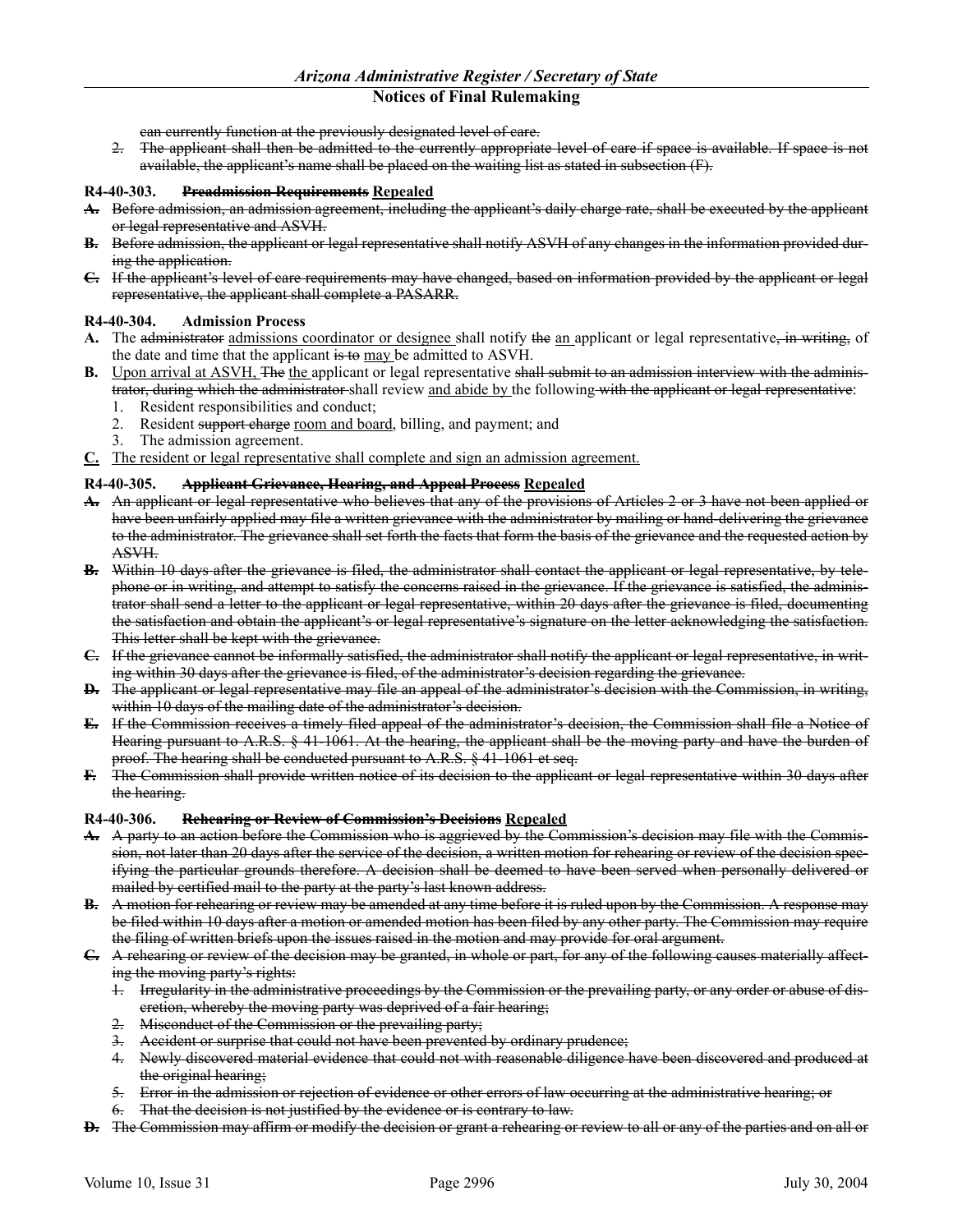part of the issues for any of the reasons set forth in subsection (C). An order granting a rehearing or review shall specify the ground or grounds on which the rehearing or review is granted, and the rehearing or review shall cover only those matters so specified.

- **E.** Not later than 10 days after a decision is rendered, the Commission may, on its own initiative, order a rehearing or review of its decision for any reason for which it might have granted a rehearing or review on motion of a party. After giving the parties notice and an opportunity to be heard on the matter, the Commission may grant a motion for rehearing or review for a reason not stated in the motion. In either case, the order granting a rehearing on review shall specify the grounds therefore.
- **F.** When a motion for rehearing or review is based upon affidavits, they shall be served with the motion. An opposing party may, within 10 days after the motion has been filed, serve opposing affidavits. This period may be extended for an additional period not exceeding 20 days by the Commission for good cause shown or by written stipulation of the parties. Reply affidavits may be permitted.
- **G.** Once a Commission decision is final, an aggrieved party may file an application for judicial review of the decision within the time limits permitted for applications for judicial review of final agency decisions pursuant to A.R.S. § 12-901 et seq.

#### **ARTICLE 4. STANDARDS OF CARE Repealed**

#### **R4-40-401. Care and Treatment Repealed**

- **A.** Within 10 days of a resident's admission, the resident's care plan shall be developed based on the resident's physician's treatment orders and the resident's physical, social, and psychosocial needs. The care plan shall be in writing and include:
	- 1. Health problems and the diagnosis or diagnoses;
	- 2. Medical status measurements including vital signs, weight, height, and any laboratory findings;
	- 3. Sensory impairments and communication status;
	- 4. Physical function, including range of motion, balance, coordination, and daily living activities;
	- 5. Nutritional status, including nutritional deficiencies, food preferences, intake and output problems, and food allergies;
	- 6. Social and psychosocial status, including cultural or religious constraints, outside contacts, use of free time, interaction with other residents, and behavioral problems;
	- 7. Rehabilitation potential; and
	- 8. Discharge potential, including status of independent physical function, availability of family support, and financial resources.
- **B.** Each resident's progress toward care goals shall be evaluated, in writing, at least every 90 days, including:
	- 1. Whether each goal was achieved, partially achieved, or unachieved;
	- The reasons for any goal being partially achieved or unachieved; and
	- 3. New health problems and new or revised goals identified, if any.
- **C.** ASVH staff shall immediately notify the resident's physician, in writing, of any change in the resident's condition that may require a level of care change.
- **D.** The certified or licensed health care professionals at ASVH shall provide care and treatment to each resident pursuant to the laws, rules, and standards in their professions.
- **E.** The following minimum care shall be provided to each resident, as specifically set forth in each resident's care plan:
	- 1. Speech therapy, physical therapy, occupational therapy, respiratory care, and transitional living training;
	- 2. Services and treatments that foster the rehabilitation of the resident to the highest level of functioning;
	- 3. Physical exercise to maintain or improve muscle tone, joint function, and mobility;
	- 4. Freedom from bruises, injuries, bedsores, and infections on the skin;
	- 5. Sufficient fluids to maintain hydration;
	- 6. Nutrition planned by a dietitian to achieve or maintain an ideal weight range based on age, height, gender, activity, food allergies, and medications;
	- 7. Sensory stimulation to compensate for sensory loss;
	- 8. Mental stimulation to maintain or improve intellectual function;
	- 9. Individual attention and social interaction to maintain identify and self-worth;
	- 10. Encouragement and assistance in preserving family and friends support systems.
- **F.** The ASVH nursing staff shall provide the following minimum care to each resident:
	- 1. Care of mouth, teeth, skin, nails, hair, feet, and perineal area daily;
	- 2. Tub baths, showers, or bed baths as needed, but at least twice weekly unless otherwise documented in the resident's care plan;
	- 3. Checks at least every 2 hours of incontinent residents to keep them clean, dry, and free from odor;
	- 4. Shampoos, shaves, and haircuts to maintain a clean and neat appearance;
	- 5. Clothing cleaned and maintained in good condition;
	- 6. Soiled personal clothing stored in closed containers;
	- 7. Bed linen, including mattress pad, sheets large enough to tuck under the mattress, pillow case, bedspread, and blanket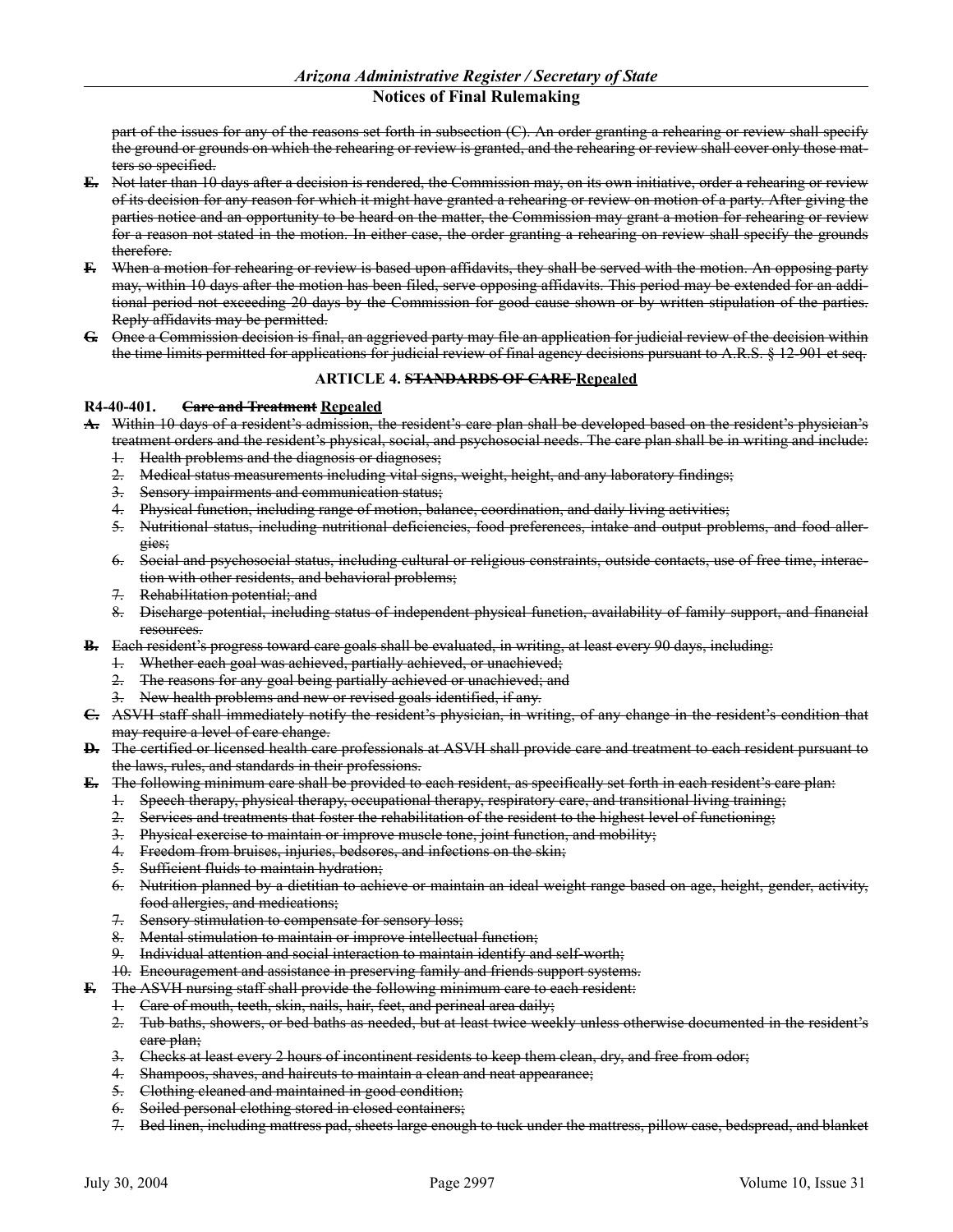to ensure warmth, changed as often as necessary to assure cleanliness but at least twice a week, and, in the case of bedfast residents, changed at least daily;

- 8. Towel and washcloth, which is available at resident's bedside or in the bathroom in a manner that identifies which towel and washcloth belongs to which resident, changed as often as necessary to assure cleanliness but at least twice a week; and
- 9. Comb, supplies for dental or mouth care, drinking glass, pitcher, and soap maintained in a manner that prevents use by more than 1 resident.

#### **R4-40-402. General Provisions Repealed**

- **A.** Residents shall purchase any needed customized medical equipment and supplies.
- **B.** Single-occupancy rooms shall only be for residents with medical conditions requiring isolation, as ordered by the resident's physician.
- **C.** A resident's bed shall be held for no more than 4 days without the resident paying a daily charge rate when the resident is admitted to a hospital, another health or medical facility, or on therapeutic leave as ordered by the resident's physician. If the resident does not pay the charges incurred, the resident may lose that space and be placed on the waiting list pursuant to R4-40-302(F).

#### **R4-40-403. Level of Care Repealed**

- **A.** The amount of skilled nursing care time required to provide resident care shall be considered in determining the appropriate level of care. Consideration shall include:
	- The ability of the resident to get in and out of bed and ambulate,
	- 2. The ability of the resident to perform activities of daily living,
	- 3. The ability of the resident to communicate and interact in the resident's environment,
	- 4. The ability of the resident to control bowel and bladder functions, and
	- 5. The complexity of prescribed medication and treatments.
- **B.** Personal-care level. The personal-care level is appropriate only for persons who require minimum assistance with activities of daily living. A personal-care resident exhibits the following characteristics:
	- 1. Is able to ambulate independently with or without the use of assistive devices such as a cane, walker, or wheelchair;
	- 2. Requires no more than stand-by assistance to transfer from bed, chair, or toilet;
	- 3. Does not need restraints to control a behavioral or medical problem;
	- 4. Requires minimum assistance with bathing, dressing, and grooming;
	- 5. Is able to eat independently, although assistance may be needed in preparing food before eating;
	- 6. Is continent of bowel and bladder or requires minimum assistance in the care of an indwelling catheter or colostomy;
	- 7. Is able to socially interact, although there may be episodes of confusion, memory defects, impaired judgment, or agitation; minimum staff intervention is required; or
	- Receives routine medications or treatment requiring general staff monitoring.

**C.** Class 1 care level. The Class 1 care level is appropriate only for residents who require moderate assistance with activities of daily living. A Class 1 care resident exhibits 1 or more of the following characteristics:

- 1. Needs the assistance of 1 or more than 1 staff person to transfer from bed, chair, or toilet;
- 2. Needs assistance in walking but is able to self-propel a wheelchair;
- 3. Requires moderate assistance in bathing, grooming, dressing, and feeding;
- 4. May need restraints for personal safety;
- 5. Is periodically incontinent of bowel and bladder or requires care of an indwelling catheter or colostomy;
- 6. Demonstrates socially acceptable behavior but may have periodic emotional or mental disturbances, including combativeness, that can be controlled by moderate staff intervention; or
- Receives routine medications and treatments requiring general staff monitoring.
- **D.** Class 3 Care Level. Class 3 care level is appropriate for the residents who require maximum assistance with activities of living. A Class 3 care resident exhibits 1 or more of the following characteristics:
	- 1. Needs the assistance of more than 1 staff person to transfer from bed, chair, or toilet or is bedfast.
	- 2. Needs maximum assistance in walking and moving from 1 location to another;
	- 3. Requires maximum assistance in bathing, dressing, grooming, and feeding;
	- 4. Is totally incontinent of bowel and bladder;
	- 5. Is disoriented, confused, combative, withdrawn, or depressed; frequent staff intervention is required; or behavior may be socially unacceptable; or
	- 6. Requires complex medications or treatments requiring close monitoring.
- **E.** When the resident's level of care borders between 2 levels of care or when the required level of care fluctuates, the Director of Nursing shall confer with the resident's physician to determine appropriate placement. The decision shall be documented in the resident's medical record.

#### **R4-40-404. Level of Care or Eligibility Changes Repealed**

**A.** If a resident no longer requires skilled nursing care, or becomes dangerous to self or others, as determined by a physician,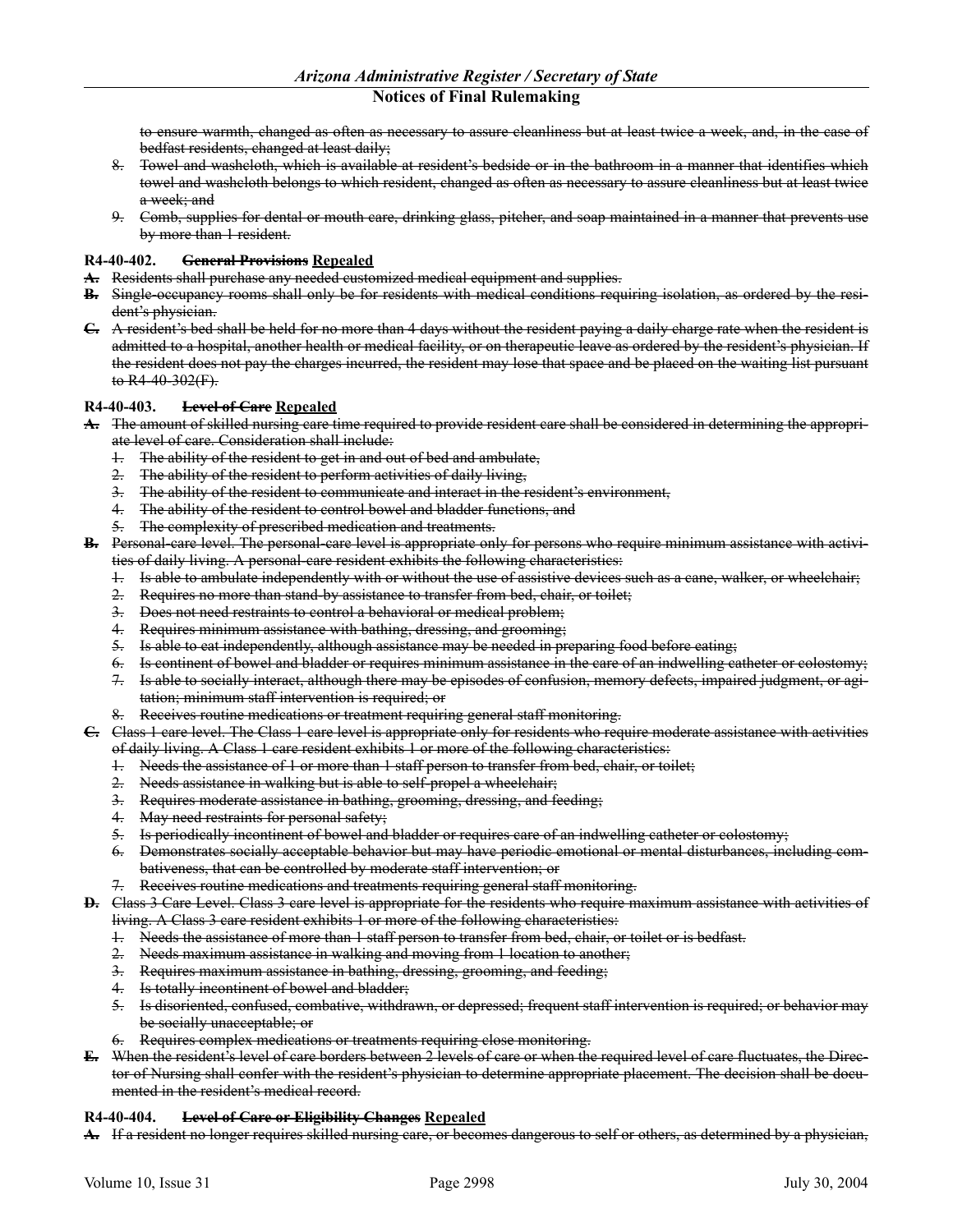the administrator shall discharge the resident from ASVH pursuant to R4-40-701.

- **B.** A resident requiring a level of care change shall be transferred to the appropriate level of care as soon as space is available.
- **C.** ASVH shall place residents requiring a level of care change in available space until space at the appropriate level of care is available.
- **D.** If a resident needs a level of care, as determined by the resident's physician, that ASVH does not offer, the resident's physician shall refer the resident to a VA medical center or another medical facility equipped to meet the resident's needs. The resident is responsible for paying any charges incurred at the other medical facility and the daily charge rate at ASVH after 4 days absence as stated in R4-40-402(C).

#### **ARTICLE 5. RESIDENT SUPPORT**

#### **R4-40-501. Billing**

- A. Each A resident or the resident's legal representative shall pay ASVH the daily charge rate for all services, treatments, and customized medical equipment and supplies provided to the resident that are not paid to ASVH for all services, equipment, or supplies not paid by a 3rd-party third party payor.
- **B.** A monthly resident support charge The business manager shall send a bill shall be sent to the resident or the legal representative at least 10 days before the payment due date by the 10th of each month. The bill, which is due upon receipt, requires. The bill shall state the total payment due for the upcoming month plus any past-due amount and any services, treatments, and custom medical equipment and supplies not included in the daily charge rate, less any anticipated 3rdparty third-party reimbursements, credits, or refunds. following:
	- 1. Resident room and board for the upcoming month;
	- 2. Any past-due amount; and
	- Any services, treatment, supplies, and custom medical equipment not included in the resident room and board.
- **C.** ASVH's business manager shall credit a resident's account within 30 days of verifying that a credit or refund is due. If a resident is discharged, the business manager shall submit the amount of any refund or credit to the former resident or legal representative within 30 days of the resident's discharge. If a resident is deceased, the business manager shall submit the amount of any refund or credit to the executor or administrator of the resident's estate or legal representative within 30 days of verifying that an amount is due. If a refund or credit to the resident's account is due, the business manager shall issue the refund or credit within 30 days of the termination of care provided by ASVH.

#### **R4-40-502. Payment Process Repealed**

- **A.** The resident shall pay the resident support charge 1 month in advance, by the 1st business day of each month.
- **B.** If payment is not received by ASVH within 30 days of the due date, ASVH may discharge a resident pursuant to R4-40- 701.

#### **ARTICLE 6. RESIDENT RESPONSIBILITIES AND CONDUCT**

#### **R4-40-601. General Provisions**

- **A.** The A resident or legal representative shall:
	- 1. Report any change in the resident's financial resources, or all 3rd-party payors' responsibilities including any change in third-party payors or the third-party payors' responsibility for paying to pay for the resident's care and treatment;
	- 2. Provide accurate and complete information about the resident's medical history, including previous illnesses, hospitalizations, and medications, and current physical, psychological, and mental condition;
	- 3. Report changes any change in the resident's physical, psychological, or mental condition observed while outside ASVH to the resident's physician nursing staff or the Director of Nursing director of nursing; and
	- 4. Participate in care planning, cooperate with the carrying out of the care plan, and participate in the evaluation of the care plan;
	- 5. Be considerate of the rights of other residents and treat other residents, staff, and visitors with dignity and respect;
	- 6. Avoid disruptive behavior;
	- 7.3. Respect the property of other residents, staff, and ASVH. A resident or legal representative may be held financially responsible Pay for any property damaged or destroyed by the resident.  $\div$
	- 8. Keep scheduled appointments with ASVH staff and if unable to do so, notify the staff;
	- 9. Maintain personal hygiene, clothing, and living area in a clean and neat condition, to the extent possible based on physical and mental capabilities;
	- 10. Carry Medicare Part B insurance, if eligible;
	- 11. Maintain all records regarding the resident's finances and provide all information required by ASVH to compute the resident's support charge; and
- 12.**B.**If a resident has a conservator, the conservator shall submit a copy of the annual conservatorship report to ASVH within 30 days of filing the report with the Superior Court.

#### **B.C.**The A resident shall not:

1. Use or possess Consume an alcoholic beverages or illegal substances on ASVH premises beverage except in a desig-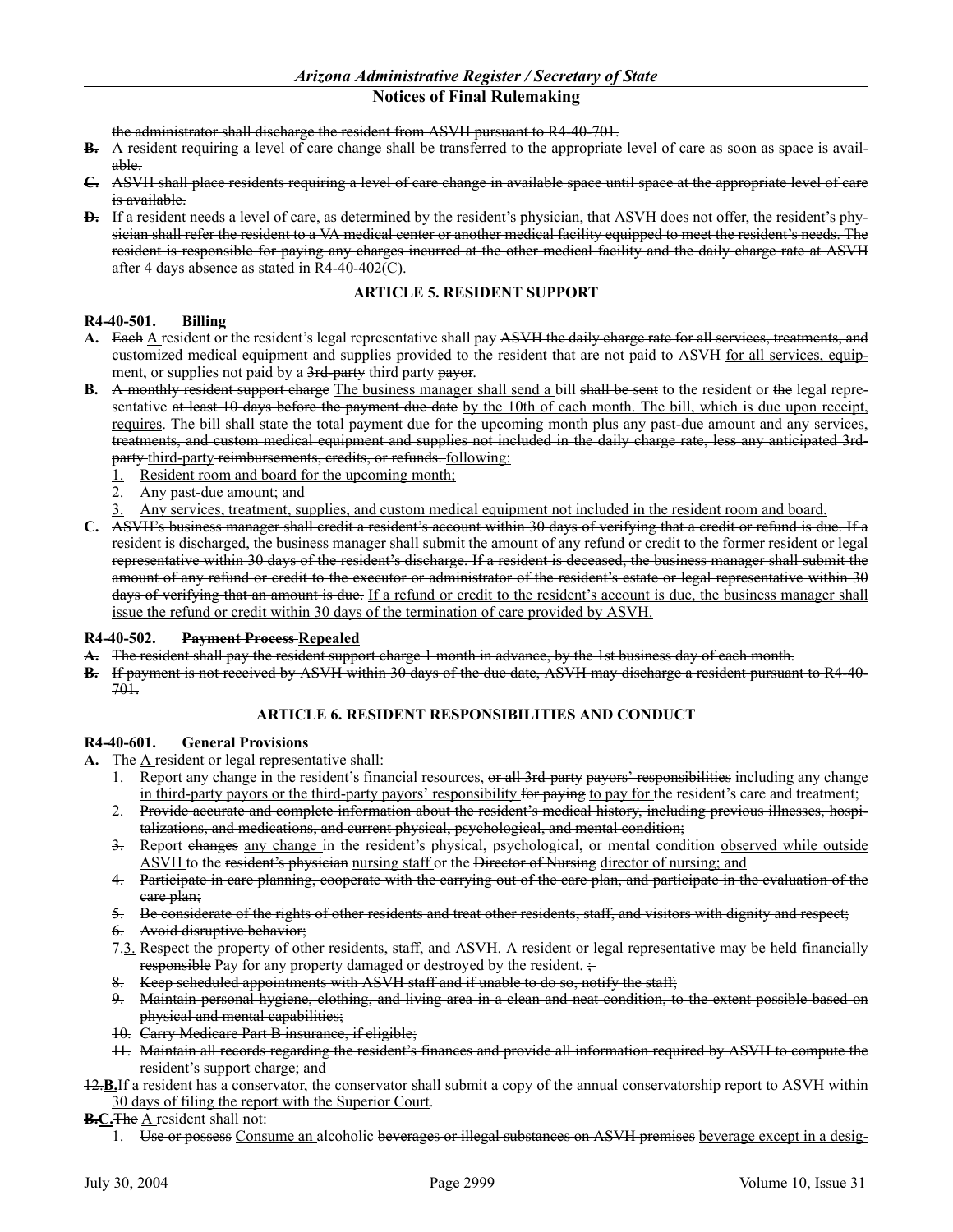nated area and with a physician's order,

- 2. Possess firearms or weapons Use or possess a firearm on ASVH premises;
- 3. Smoke in an ASVH building; or
- 4. Use or possess an illegal drug or substance on ASVH premises; or
- 4.5. Engage in disruptive behavior Take any action that poses a risk to the health, safety, or welfare of self or others at the ASVH.

## **ARTICLE 7. INVOLUNTARY RESIDENT DISCHARGE, GRIEVANCE, HEARING, AND APPEAL PROCESS**

## **R4-40-701. Involuntary Resident Discharge**

- **A.** The administrator may discharge a resident for:
	- 1. Loss of eligibility to reside at ASVH pursuant to specified in R4-40-201,
	- Failure to pay the resident support charge pursuant to bill specified in R4-40-502 R4-40-501,
	- 3. Failure to comply with resident responsibilities pursuant to specified in R4-40-601.
- **B.** Before ordering the discharge of a resident, the administrator shall have a staff member meet with the resident or legal representative about the alleged grounds for discharge. The staff member shall submit a written report to the administrator detailing the outcome of the meeting.
- **C.** If the report concludes that the alleged grounds for discharge no longer warrant discharge, the matter shall be closed.
- **D.** If the report concludes, and the administrator agrees, that the grounds reason for discharge are is substantiated and warrant warrants the resident's discharge, the administrator shall notify the resident or legal representative, in writing, at least 30 days before the effective date of discharge of the reasons reason for and effective date of the discharge. If the administrator determines that a resident is a danger to self or others or an immediate transfer or discharge is required by the resident's urgent care medical needs, the 30-day written notice is waived and the administrator shall discharge the resident immediately. A written notice by the Director, Arizona Veterans' Service Commission, to a resident or legal representative may be made as soon as practicable but at least 10 days prior to a resident's transfer or discharge when:
	- 1. The safety of individuals in the facility would be endangered,
	- 2. The health of individuals in the facility would be endangered,
	- 3. The resident's health improves sufficiently to allow a more immediate transfer or discharge, or
	- 4. An immediate transfer or discharge is required by the resident's urgent care medical needs.
- **C.** A resident who is discharged involuntarily or legal representative may appeal under A.R.S. Title 41, Chapter 6, Article 10 and Article 9 of these rules.
- **E.D.**A resident who has been is discharged shall may be readmitted to ASVH only when the admissions committee determines that the grounds for the discharge are not likely to recur. The discharged resident's application for readmission shall be in accordance comply with the applicable portions of  $R4-40-201$ ,  $R4-40-301$ ,  $R4-40-302$ ,  $R4-40-303$ , and  $R4-40-304$ .

## **R4-40-702. Resident Grievance, Hearing, and Appeal Process Repealed**

- **A.** A resident or legal representative who believes that any of the provisions of Articles 4, 5, 6, 7, or 8 have not been applied or have been unfairly applied may file a written grievance with the administrator by mailing or hand-delivering the grievance to the administrator. A grievance shall contain a statement of the grievance and the requested action.
	- 1. A grievance filed regarding a resident's discharge shall be filed within 10 days of the mailing date of the notice that states the effective date of the discharge; and
	- 2. A grievance filed pursuant to subsection  $(A)(1)$  stays the effective date of the resident's discharge until the grievance is satisfied, the administrator makes a decision regarding the grievance, or the matter is a final administrative decision pursuant to A.R.S. § 12-901(2), whichever is later.
- **B.** Within 5 days of the grievance being filed, the administrator shall assign a social worker to discuss the grievance with the resident or legal representative. Within 10 days of the grievance being filed with the administrator, the social worker shall investigate the matter, meet with the resident or legal representative, and attempt to resolve the grievance.
- **C.** If the grievance is satisfied, the administrator shall send a letter to the resident or legal representative, within 20 days of the grievance being filed, documenting the satisfaction. The administrator shall obtain the resident's or legal representative's signature on the letter acknowledging the satisfaction and keep this letter with the grievance.
	- 1. If the satisfaction is that the resident no longer disputes being discharged, the resident shall be discharged on a date agreed to in the letter of satisfaction between the administrator and the resident or legal representative, not to exceed 10 days from the date of the satisfaction letter.
	- 2. If the satisfaction is that the discharge is no longer warranted, the letter of satisfaction shall state the reasons therefore and the pending discharge matter shall be closed.
- **D.** If the grievance cannot be informally satisfied, the administrator shall notify the resident or legal representative, in writing within 30 days of the grievance being filed, of the administrator's decision regarding the grievance.
- **E.** The resident or legal representative may file an appeal of the administrator's decision as set forth in R4-40-305(D). If an appeal is filed, the Commission shall proceed and a hearing shall be held as set forth in R4-40-305(E) and (F).

#### **R4-40-703. Rehearing or Review of Commission's Decisions Repealed**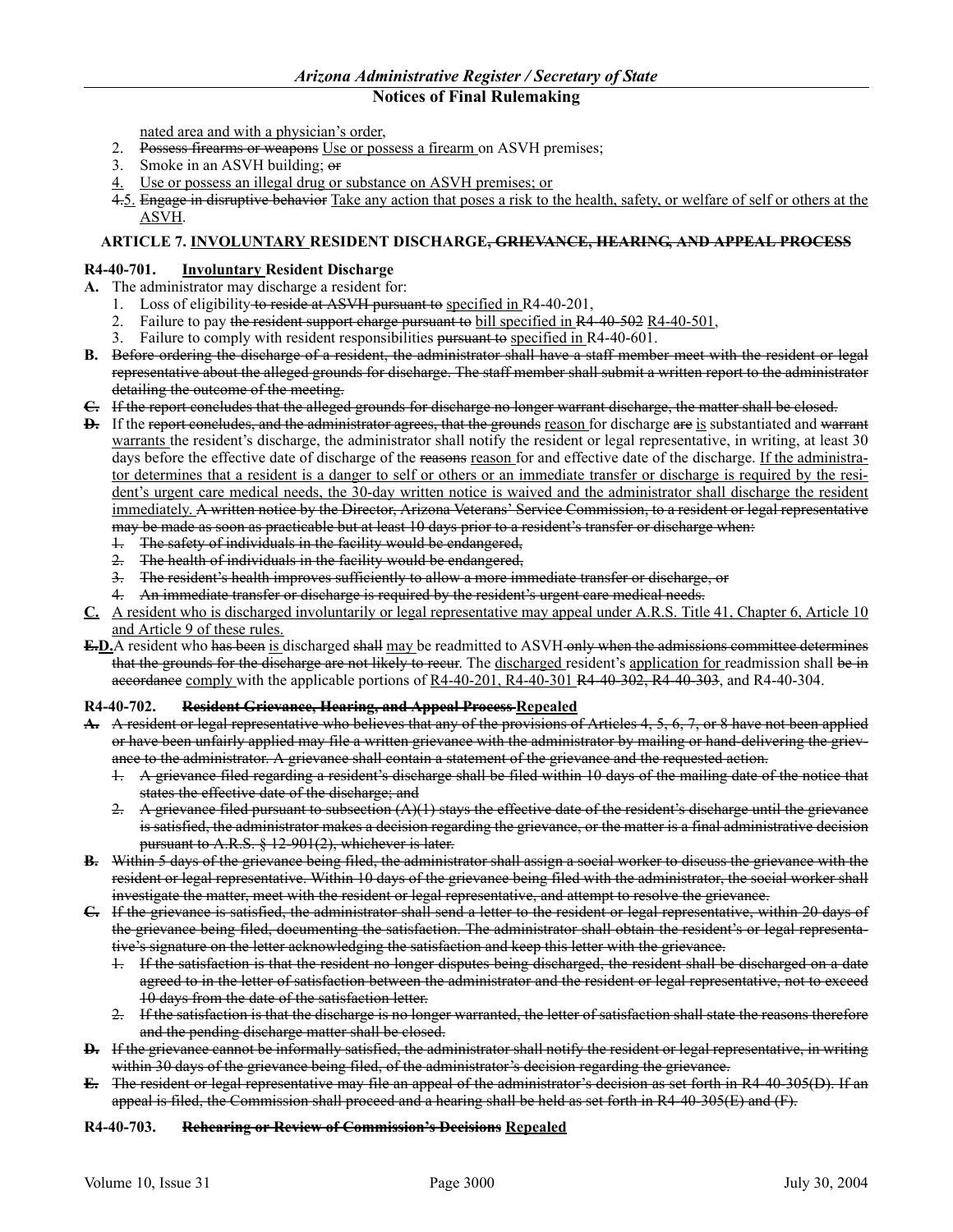A rehearing or review of a Commission decision shall be in accordance with R4-40-306.

#### **ARTICLE 8. RESIDENT TRUST FUND**

#### **R4-40-801. General Provisions**

- A. If a resident or legal representative has requests that ASVH manage the resident's finances, a written authorization shall be executed by ASVH's business manager and the resident or legal representative shall complete and sign a resident trust fund agreement provided by ASVH.<br>+ The resident or legal representation
	- The resident or legal representative's written consent may be withdrawn at any time.
	- 2. ASVH's managing of a resident's finances shall not be a condition of admission to or continued residence at ASVH.
- **B.** ASVH shall maintain an interest-bearing account, which is separate from any of the ASVH operating accounts, with a federally insured bank for each resident for whom ASVH manages finances residents' trust funds. The ASVH shall deposit the personal funds of each resident into the interest-bearing account and credit all interest earned by each resident's trust fund to the individual resident's trust fund account.
	- 1. The administrator or business manager shall keep written receipts of each resident's deposits, withdrawals, and expenditures.
	- 2. The administrator or business manager shall provide the resident or legal representative with a monthly statement accurately reflecting deposits, withdrawals, disbursements, interest, and current balances.
	- 3. Residents' finances and funds shall be kept separate from each others' and from ASVH's.
	- 4. All funds that have been entrusted to ASVH, less any amount owed for resident support or costs of care, shall be returned to the resident or legal representative within 30 days of the resident's discharge or the demand from the resident or legal representative, whichever is sooner. The administrators or business manager shall obtain a signed receipt from the resident or legal representative acknowledging that the resident's funds have been properly returned.
	- 5. Within 30 days of a resident's death, all funds, less any amount owed for resident support or costs of care, and a resident's valuables that have been entrusted to ASVH shall be returned to the legal representative or to the executor or administrator of the resident's estate.

## **ARTICLE 9. APPEAL PROCESS**

#### **R4-40-901. Hearings**

- **A.** Within 30 days after receiving a notice of a denial of eligibility for admission or an involuntary discharge, an applicant or resident may file a notice of appeal under A.R.S. §41-1092.03 with the ASVH administrator. The notice shall identify the applicant or resident, the applicant's or resident's address, and the action being appealed, and contain a concise statement of the reason for the appeal.
- **B.** The hearing shall be conducted by the Office of Administrative Hearings as specified in A.R.S. Title 41, Chapter 6, Article 10.

## **R4-40-902. Rehearing or Review of Decision**

- **A.** Under A.R.S. § 41-1092.09, the ASVH Director may grant a rehearing or review of decision.
- **B.** Rehearing or review of decision is granted for any one of the following reasons that materially affect the requesting party's rights:
	- 1. Irregularity in the proceedings of a hearing that deprived the requesting party of a fair hearing;
	- 2. Misconduct of the judge;
	- 3. Newly discovered material evidence that could not, with reasonable diligence, have been discovered and produced at the hearing;
	- 4. The decision is the result of passion or prejudice; or
	- The decision is not supported by the evidence or is contrary to law.
- **C.** Within 30 days after a decision is rendered, the Director may, on the Director's own initiative, order a rehearing or review of a decision for any reason for which a rehearing on motion of a party might have been granted. The order granting the rehearing shall specify the grounds for the review of the decision.

## **NOTICE OF FINAL RULEMAKING**

## **TITLE 9. HEALTH SERVICES**

#### **CHAPTER 7. DEPARTMENT OF HEALTH SERVICES CHILDREN'S REHABILITATIVE SERVICES**

## **PREAMBLE**

## **1. Sections Affected Rulemaking Action**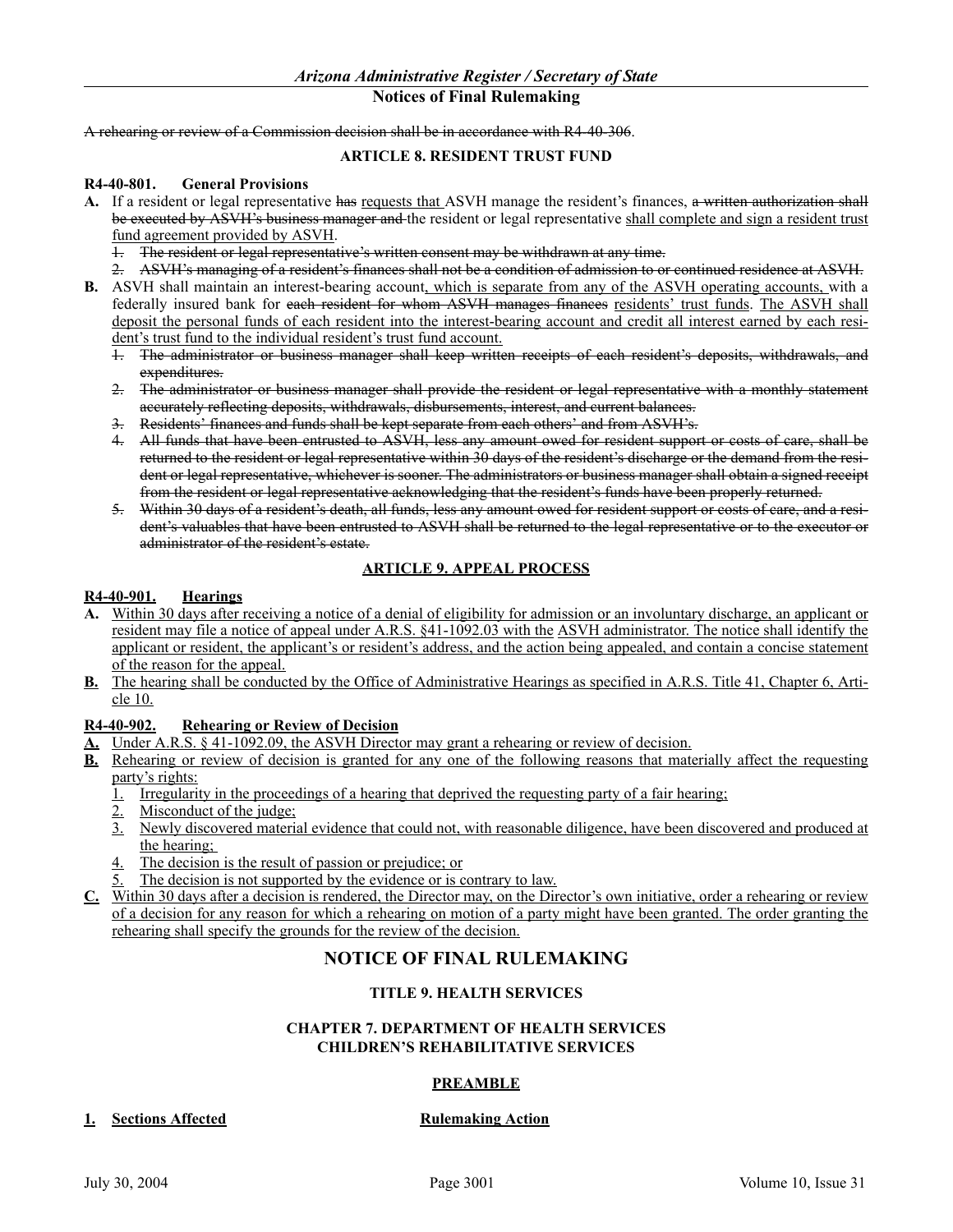| Article 7 | New Article |
|-----------|-------------|
| R9-7-701  | New Section |

#### **2. The statutory authority for the rulemaking, including both the authorizing statute (general) and the statutes the rules are implementing (specific):**

Authorizing statutes: A.R.S. §§ 36-104(3), 36-132(A)(1), and 36-136(F)

Implementing statute: A.R.S. § 36-261

#### **3. The effective date of the rules:**

July 13, 2004

The Department is requesting an immediate effective date pursuant to  $\S$  A.R.S. 41-1032(A)(4). Rules for the Children's Rehabilitative Services program in 9 A.A.C. Articles 1 through 6, were approved by the Governor's Regulatory Review Council and effective February 3, 2004, without a process for CRS member appeals. Article 7 in this rulemaking package includes the CRS member appeals process that sets forth the procedures and requirements for filing an appeal. Making clear, concise information about filing an appeal available provides a benefit to the public and a penalty is not associated with a violation of the rule.

#### **4. A list of all previous notices appearing in the Register addressing the final rule:**

Notice of Rulemaking Docket Opening: 9 A.A.R. 3522, August 8, 2003 Notice of Proposed Rulemaking: 9 A.A.R. 4274, October 10, 2003 Notice of Supplemental Proposed Rulemaking: 10 A.A.R. 1188, April 2, 2004

#### **5. The name and address of agency personnel with whom persons may communicate regarding the rule:**

| Name:       | Kathleen Phillips, Rules Administrator                                                                                                                                                 |  |  |
|-------------|----------------------------------------------------------------------------------------------------------------------------------------------------------------------------------------|--|--|
| Address:    | Department of Health Services<br>1740 W. Adams, Suite 202<br>Phoenix, AZ 85007                                                                                                         |  |  |
| Telephone:  | $(602)$ 542-1264                                                                                                                                                                       |  |  |
| Fax number: | $(602)$ 364-1150                                                                                                                                                                       |  |  |
| E-mail:     | kphilli@hs. state. az. us                                                                                                                                                              |  |  |
|             | or                                                                                                                                                                                     |  |  |
| Name:       | Cathryn Echeverria, Office Chief                                                                                                                                                       |  |  |
| Address:    | Department of Health Services<br>Bureau of Community & Family Health Services<br>Office of Children with Special Health Care Needs<br>150 N. 18th Ave., Suite 330<br>Phoenix, AZ 85007 |  |  |
| Telephone:  | $(602)$ 542-2584                                                                                                                                                                       |  |  |
| Fax:        | $(602)$ 542-2589                                                                                                                                                                       |  |  |
| E-mail:     | cecheve@hs.state.az.us                                                                                                                                                                 |  |  |

#### **6. An explanation of the rule, including the agency's reasons for initiating the rule:**

*Arizona Administrative Code*, Title 9, Chapter 7, Department of Health Services, Children's Rehabilitative Services was adopted under an exemption from the Administrative Procedure Act pursuant to Laws 1991, Ch. 140 § 4, and was effective June 30, 1992. The rules did not reflect current Department policy or current practice and the Department allowed the rules to expire on August 31, 2002. The Department made new rules consistent with current Department policy and current practice and submitted a Notice of Proposed Rulemaking that included Title 9, Chapter 7, Articles 1 through 7. The Notice of Proposed Rulemaking was published in the *Arizona Administrative Register* on October 10, 2003. An oral proceeding was held on November 17, 2003, and a Notice of Final Rulemaking was submitted to the Governor's Regulatory Review Council for review. Because an issue involving the statutory authority for the grievance and appeal process in Article 7 could not be resolved before the G.R.R.C. meeting deadline, the Department requested that Article 7 be held. The remainder of the rules, 9 A.A.C. 7 Articles 1 through 6, were approved by the Governor's Regulatory Review Council at its February 3, 2004 meeting. The Department has resolved the issue and the rules in Article 7 eliminate the grievance process at the regional contractor's level.

#### **7. A reference to any study relevant to the rule that the agency reviewed and either relied on in its evaluation of or justification for the rule or did not rely on in its evaluation of or justification for the rule, where the public may obtain or review each study, all data underlying each study, and any analysis of each study and other supporting material:**

The Department did not review any study relevant to the rules.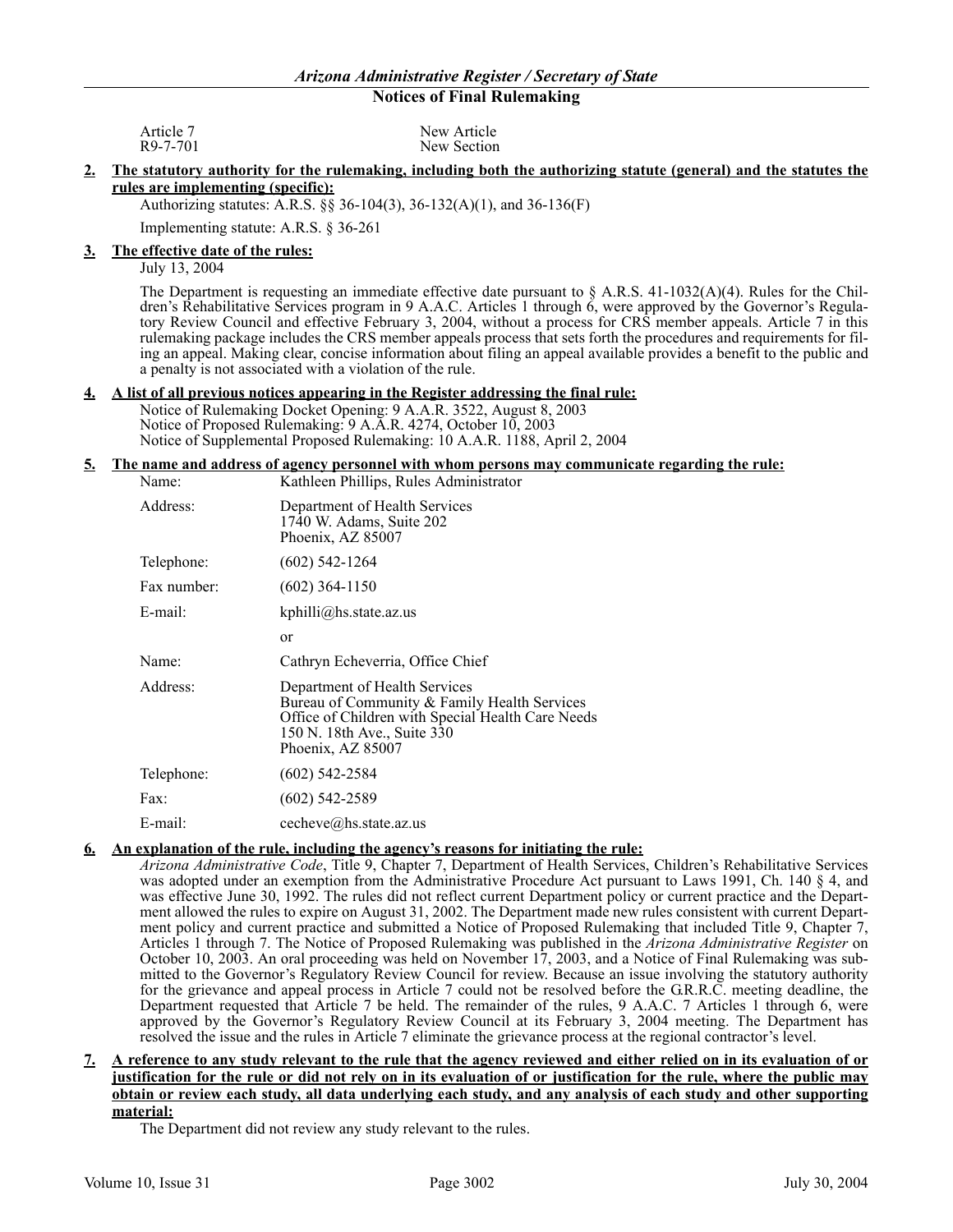## **8. A showing of good cause why the rule is necessary to promote a statewide interest if the rule will diminish a previous grant of authority of a political subdivision of this state:**

#### Not applicable

## **9. The summary of the economic, small business, and consumer impact:**

#### **Cost/benefit analysis**

Annual costs/revenue changes are designated as minimal when less than \$1,000, moderate when between \$1,000 and \$10,000, and substantial when greater than \$10,000 in additional costs or revenues.

#### **Cost Bearers**

#### Department

The rules will change the current process for CRS member grievances and appeals. CRS members will no longer submit grievances to the regional contractors, but will submit appeals directly to the Department for review. The Department estimates that CRS members will submit 36-40 appeals with the Department on an annual basis, which will cause a minimal to moderate increase in processing costs for the Department.

#### **Beneficiaries**

#### CRS members

A CRS member will experience a minimal to moderate decrease in processing time for an appeal. The CRS member will no longer be required to submit a grievance to a regional contractor but will be able to submit an appeal directly to the Department.

#### Regional contractor

A regional contractor will experience a minimal to moderate decrease in staff time to process grievances and benefit from the deletion of the grievance process at the regional contractor's level.

#### **10. A description of the changes between the proposed rules, including supplemental notices, and final (if applicable):** Minor technical and grammatical changes were made.

**11. A summary of the comments made regarding the rule and the agency response to them:** The Department did not receive any comments.

## **12. Any other matters prescribed by statute that are applicable to the specific agency or to any specific rule or class of rules:**

Not applicable

- **13. Incorporations by reference and their location in the rules:** Not applicable
- **14. Was this rule previously made as an emergency rule?**

No

**15. The full text of the changes follows:**

## **TITLE 9. HEALTH SERVICES**

## **CHAPTER 7. DEPARTMENT OF HEALTH SERVICES CHILDREN'S REHABILITATIVE SERVICES**

## **ARTICLE 7. EXPIRED MEMBER APPEALS**

Section<br>R9-7-701.

Expired Member Appeals

## **ARTICLE 7. EXPIRED MEMBER APPEALS**

## **R9-7-701. Expired Member Appeals**

- A. For purposes of this Article, "appeal":
	- 1. Means a written expression of dissatisfaction with a regional contractor's intended decision not to provide a covered service to a member that is submitted to the Department by the member or, if the member is a minor, the member's parent; or
	- 2. For a member who has Title XIX or Title XXI health care insurance, has the same meaning as in A.A.C. R9-34-202.
- **B.** If a member has Title XIX or Title XXI health care insurance, the member and the Department shall comply with the requirements for an appeal in A.A.C. Title 9, Chapter 34, Article 2.
- **C.** If a member does not have Title XIX or Title XXI health care insurance, the member shall comply with the requirements for an appeal in this Article.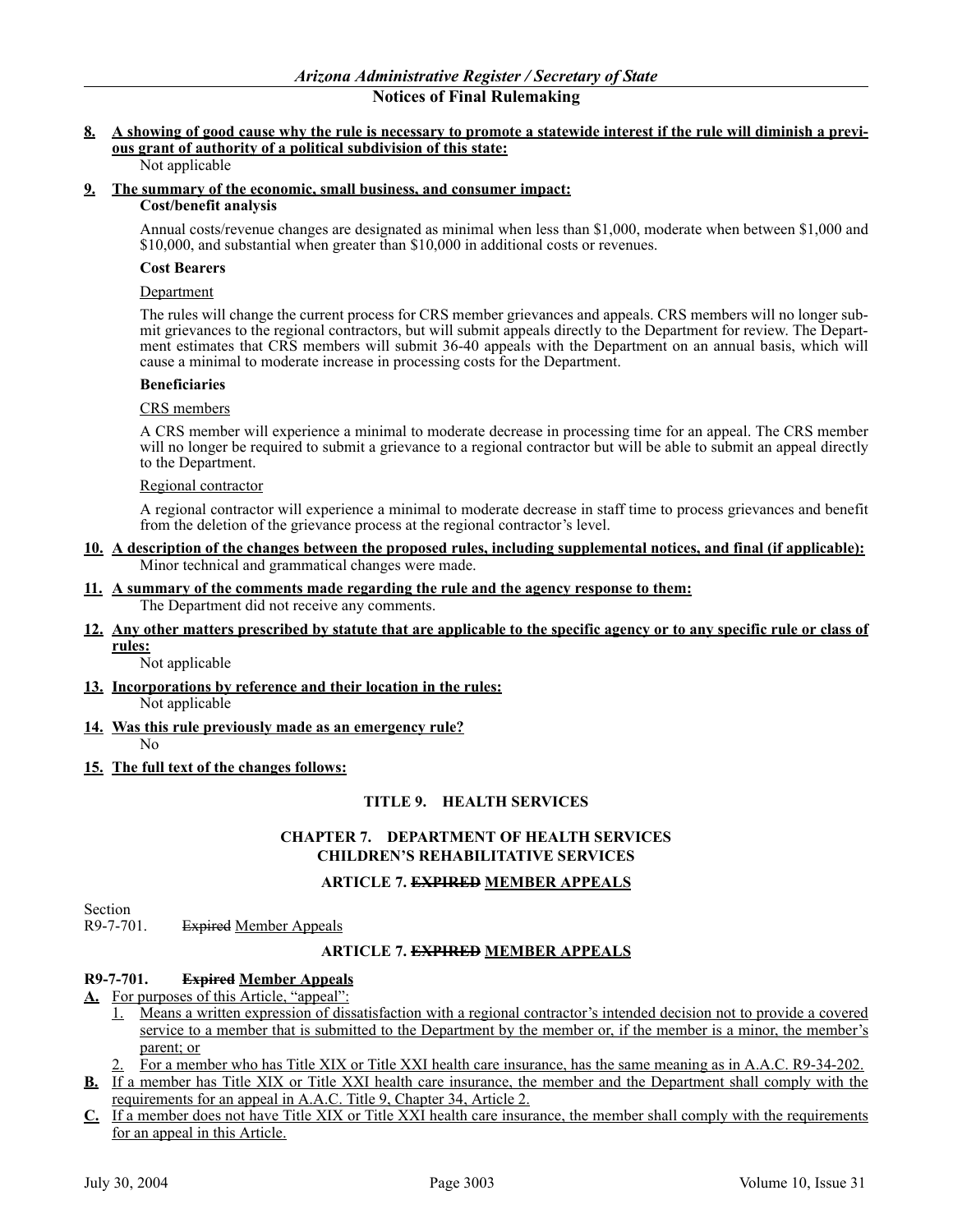## *Arizona Administrative Register / Secretary of State*

## **Notices of Final Rulemaking**

- **D.** If a member or, if the member is a minor, the member's parent, does not submit an appeal within 60 days from the date of a regional contractor's intended decision, the intended decision becomes final.
- **E.** To submit an appeal of a regional contractor's intended decision not to provide covered services, a member shall submit to the Department, no later than 60 calendar days from the date of the intended decision that is the subject of the appeal, a written notice containing:
	- 1. The name of the member,
	- 2. The address of the member,
	- 3. The factual basis for the appeal, and
	- The relief requested.
- **F.** The Department shall provide a member or, if the member is a minor, the member's parent with written notification regarding an appeal within 30 days from the date of receiving the appeal as follows.
	- 1. If the Department determines that additional documentation or information is necessary to make a decision, the Department shall provide a written notice to the member requesting that the member provide the additional documentation or information within 14 calendar days after the date of the request.
		- <u>a.</u> If the member submits the requested additional documentation or information in subsection  $(F)(1)$  within 14 calendar days from the date of the Department's request, the Department shall, within 14 calendar days from the date of receiving the requested additional documentation or information, provide notice to the member according to subsection  $(F)(2)$  or  $(F)(3)$ .
		- b. If the member does not submit the requested additional documentation or information within 14 calendar days from the date of the Department's request, the Department shall consider the appeal withdrawn.
	- 2. If the Department determines that the regional contractor's intended decision does not comply with A.R.S. Title 36, Chapter 2, Article 3 or this Chapter, the Department shall reverse the intended decision and provide written notice of the Department's decision to the member and the regional contractor.
	- 3. If the Department determines that the regional contractor's intended decision complies with A.R.S Title 36, Chapter 2, Article 3 and this Chapter, the Department shall provide a written notice of the Department's decision to the:
		- a. Member that complies with A.R.S. § 41-1092, and
		- b. Regional contractor of the Department's decision.
- **G.** A member may request a hearing on the Department's decision according to A.R.S. § 41-1092.03.

# **NOTICE OF FINAL RULEMAKING**

## **TITLE 9. HEALTH SERVICES**

## **CHAPTER 16. DEPARTMENT OF HEALTH SERVICES OCCUPATIONAL LICENSING**

## **PREAMBLE**

## **1. Sections Affected Rulemaking Action**

|           | raavmanne   |
|-----------|-------------|
| R9-16-401 | Amend       |
| R9-16-402 | Amend       |
| R9-16-403 | Renumber    |
| R9-16-403 | New Section |
| R9-16-404 | Renumber    |
| R9-16-404 | Amend       |
| R9-16-405 | Renumber    |
| R9-16-405 | New Section |
| R9-16-406 | Renumber    |
| R9-16-407 | Renumber    |
| R9-16-407 | Amend       |
| R9-16-408 | Renumber    |
| R9-16-408 | Amend       |
| R9-16-409 | Renumber    |
| R9-16-409 | Amend       |
|           |             |

#### **2. The statutory authority for the rulemaking, including both the authorizing statute (general) and the statutes the rules are implementing (specific):**

Authorizing statute: A.R.S. § 36-136(F)

Implementing statute: A.R.S. § 36-136.01

**3. The effective date of the rules:** September 11, 2004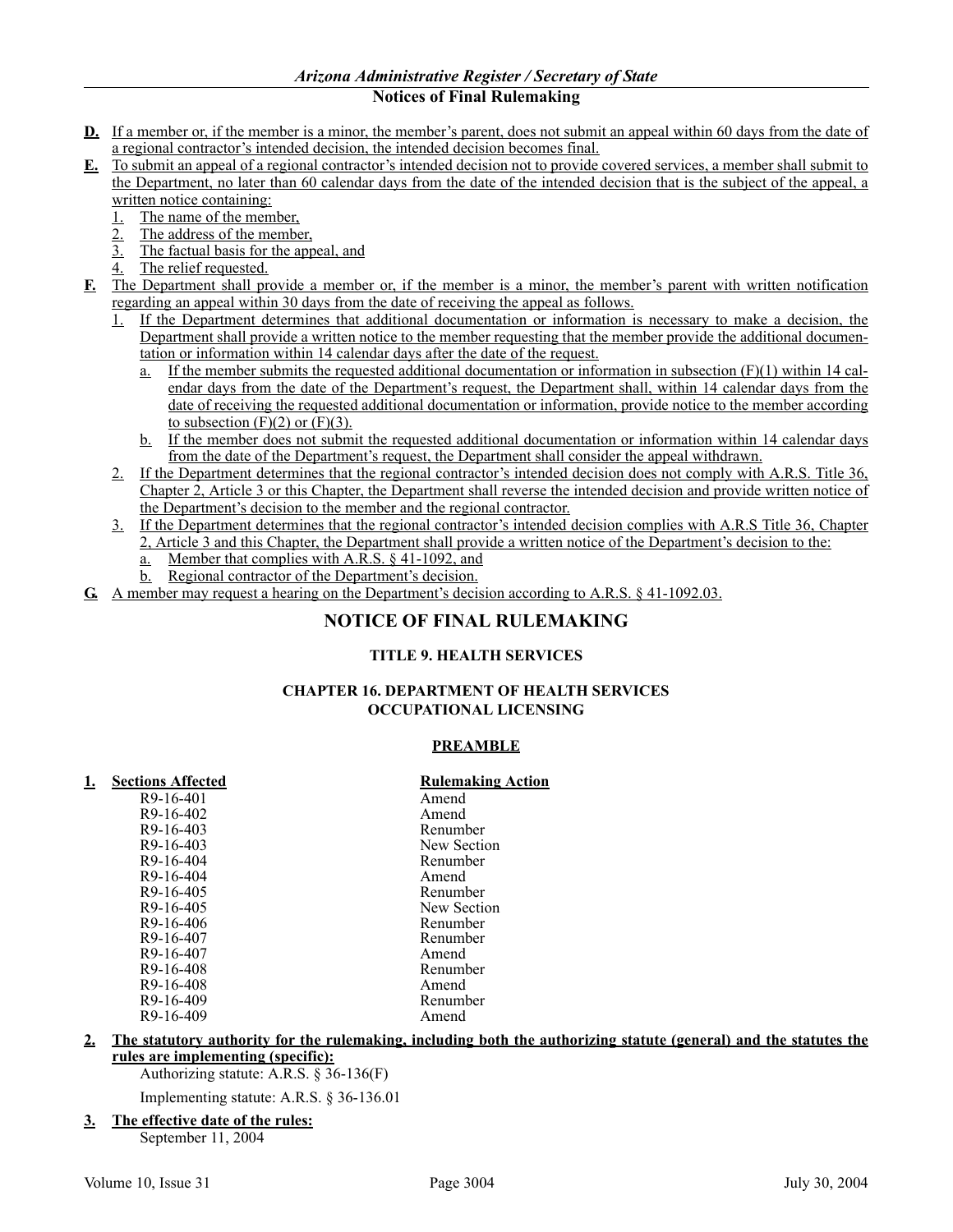**4. A list of all previous notices appearing in the Register addressing the final rules:**

Notice of Rulemaking Docket Opening: 9 A.A.R. 4671, October 31, 2003 Notice of Proposed Rulemaking: 10 A.A.R. 1024, March 19, 2004

#### **5. The name and address of agency personnel with whom persons may communicate regarding the rulemaking:**

| Name:      | Kathleen Phillips, Rules Administrator                                                                              |
|------------|---------------------------------------------------------------------------------------------------------------------|
| Address:   | Department of Health Services<br>1740 W. Adams, Suite 202<br>Phoenix, AZ 85007                                      |
| Telephone: | $(602)$ 542-1264                                                                                                    |
| Fax:       | $(602)$ 364-1150                                                                                                    |
| $E$ -mail: | kphilli@hs. state. az. us                                                                                           |
|            | <sub>or</sub>                                                                                                       |
| Name:      | Don Herrington, Office Chief                                                                                        |
| Address:   | Office of Environmental Health<br>Department of Health Services<br>150 N. 18th Ave., Suite 430<br>Phoenix, AZ 85007 |
| Telephone: | $(602)$ 364-3142                                                                                                    |
| Fax:       | $(602)$ 364-3146                                                                                                    |
| E-mail:    | dherrin@hs.state.az.us                                                                                              |

#### **6. An explanation of the rules, including the agency's reasons for initiating the rules:**

*Arizona Administrative Code*, Title 9, Chapter 16 provides requirements and procedures for the registration of sanitarians. Laws 2003, Ch. 21, effective September 18, 2003, amended the statutory authority for registration of sanitarians by adding a continuing education requirement and provisions for allowing the Sanitarians' Council to waive the examination requirement for an individual who is registered, certified, or licensed as a sanitarian in another jurisdiction. The Department is amending the rules to be consistent with the statutory authority.

#### **7. A reference to any study relevant to the rules that the agency reviewed and either proposed to rely on in its evaluation of or justification for the rules or proposed not to rely on in its evaluation of or justification for the rules, where the public may obtain or review each study, all data underlying each study, and any analysis of each study and other supporting material:**

The Department did now review any study related to this rulemaking package.

## **8. A showing of good cause why the rules are necessary to promote a statewide interest if the rules will diminish a previous grant of authority of a political subdivision of this state:**

Not applicable

## **9. The summary of the economic, small business, and consumer impact:**

Annual costs/revenues are designated as minimal when less than \$1,000, moderate when between \$1,000 and \$10,000, and substantial when greater than \$10,000.

#### **Cost bearers**

• The Department will bear the moderate to substantial costs of reviewing, tracking, and approving continuing education and continuing education deferrals.

• County health departments may choose to bear minimal to moderate costs for providing continuing education to the registered sanitarians employed by a county health department.

• Registered sanitarians may bear a minimal cost of obtaining continuing education although continuing education is available from several sources for no cost.

#### **Beneficiaries**

• County health departments will experience a minimal to moderate benefit because they will be able to draw from an increased labor pool, resulting in a reduction of recruitment expenditures.

• Applicants for registration as a sanitarian who are registered, certified, or licensed in another jurisdiction can waive the examination requirement and will experience a minimal to moderate benefit because county health departments can hire an applicant in those situations much sooner.

• Registered sanitarians who are ill or on active military duty will experience a minimal to moderate benefit because they can defer continuing education. If a registered sanitarian is not allowed to defer required continuing education,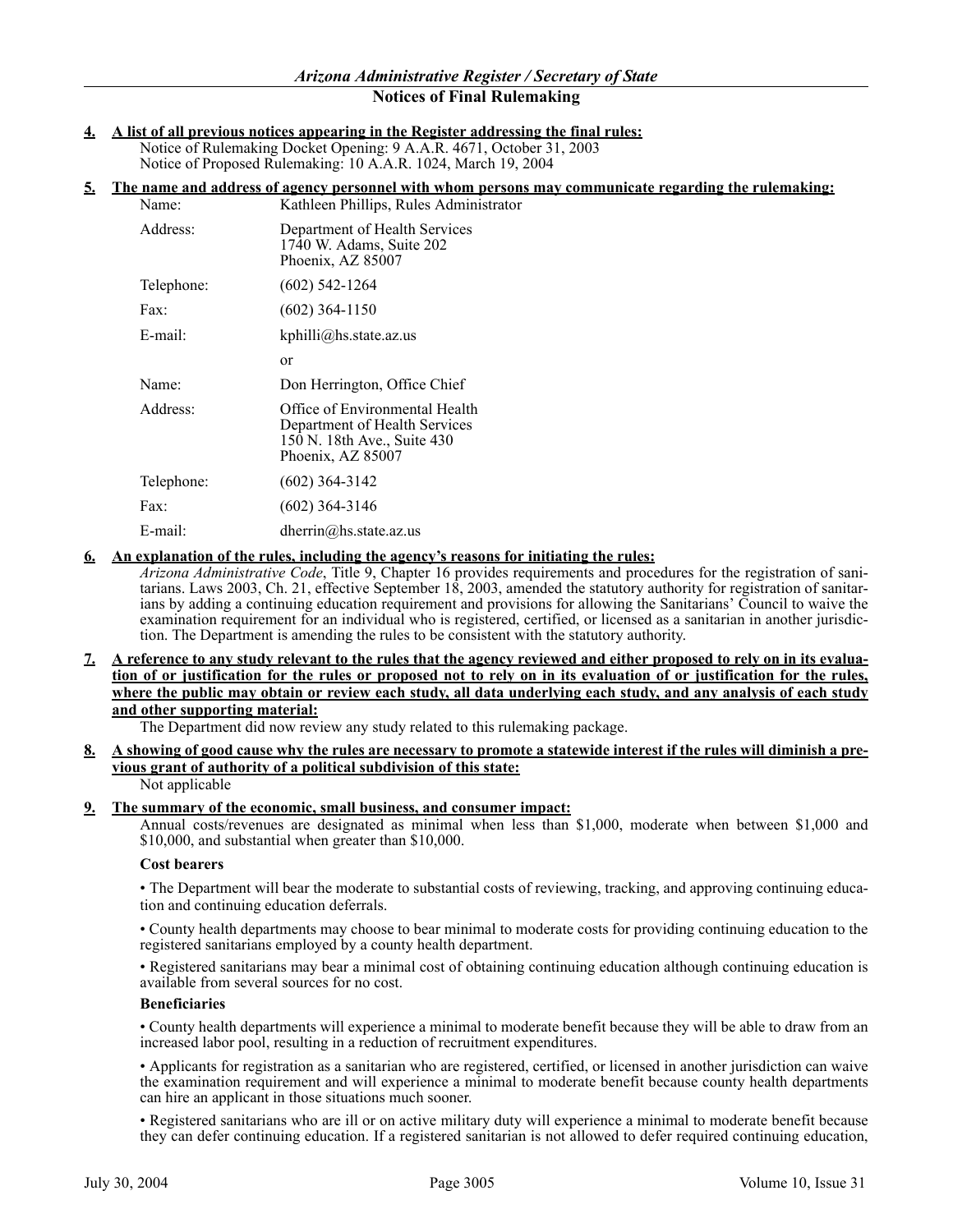the registered sanitarian's registration would expire or the renewal application would be denied and the sanitarian would be required to complete the initial application process before functioning as a registered sanitarian.

• Individuals patronizing food establishments, children's camps, campgrounds, motels, hotels, tourist courts, trailer coach parks, public toilet facilities, public schools, and public and semi-public swimming pools will experience a minimal to moderate benefit because registered sanitarians who acquire continuing education will be more aware of and able to respond to current issues in public health and safety during the inspection process.

#### **10. A description of the changes between the proposed rules, including supplemental notices, and final rules (if applicable):**

Outdated references to current statutes and rules were corrected and minor style and grammatical changes were made. Additionally, unchanged subsections not listed in the Notice of Proposed Rulemaking are now listed with the words "No change."

#### **11. A summary of the comments made regarding the rules and the agency response to them:**

| Comment                                                                                                                                                                                                                                                                                                                                                                                                                                                                                                                                                                                                                                 | <b>Agency Response</b>                                                                                                                                                                                                                                                                                                                                                                                                                                                                                                                                                                                                                                                                                                                                                                                                        |
|-----------------------------------------------------------------------------------------------------------------------------------------------------------------------------------------------------------------------------------------------------------------------------------------------------------------------------------------------------------------------------------------------------------------------------------------------------------------------------------------------------------------------------------------------------------------------------------------------------------------------------------------|-------------------------------------------------------------------------------------------------------------------------------------------------------------------------------------------------------------------------------------------------------------------------------------------------------------------------------------------------------------------------------------------------------------------------------------------------------------------------------------------------------------------------------------------------------------------------------------------------------------------------------------------------------------------------------------------------------------------------------------------------------------------------------------------------------------------------------|
| One written comment and one individual at the oral<br>proceeding stated that sufficient notice had not been<br>given to sanitarians regarding the rule changes.                                                                                                                                                                                                                                                                                                                                                                                                                                                                         | As required by the Administrative Procedure Act, a<br>Notice of Rulemaking Docket Opening was filed<br>with the Office of the Secretary of State and pub-<br>lished in the Arizona Administrative Register on<br>October 31, 2003. A Notice of Proposed Rulemak-<br>ing was filed with the Office of the Secretary of<br>State and published in the Arizona Administrative<br>Register on March 19, 2004.<br>Additionally, the rule changes were discussed at the<br>Arizona County Directors of Environmental Health<br>Services Association meetings on March 24, 2004<br>and October 22, 2003. The County Directors super-<br>vise approximately 90% of the registered sanitarians<br>in the state. The rule changes were also discussed at<br>the Sanitarians' Council meetings on March 5, 2004<br>and in December 2003. |
| One written comment claimed the "proposed rules<br>make no mention of the continuing education com-<br>ponent of registration renewal as outlined in the stat-<br>utes. Nor does it suggest a mechanism by which<br>these are to be demonstrated to the Council, or by<br>which the Council will make a determination about<br>what kinds of continuing education will qualify."                                                                                                                                                                                                                                                        | The continuing education component of registration<br>renewal in A.R.S. $\S$ 36-136.01 is clearly required in<br>R9-16-405. Instructions for demonstrating comple-<br>tion of continuing education to the Sanitarians'<br>Council are clearly stated in R9-16-404(3). The<br>kinds of continuing education that qualify are<br>described in $R9-16-401(6)$ .                                                                                                                                                                                                                                                                                                                                                                                                                                                                  |
| One written comment stated that R9-16-401 "defines<br>applicants to include those persons seeking renewal<br>of current registration as well as first-time appli-<br>cants. The rules then go on to describe in section 402<br>all the materials an 'applicant' must submit, e.g.<br>transcripts, etc. It does not stipulate that these only<br>apply to applicants seeking registration for the first<br>time, and presumably do not apply to 'applicants'<br>who are merely renewing annual registration.<br>Nor does it specify whether the requirements would<br>apply to individuals who allow their AZ registration<br>to lapse." | The Department believes there is no confusion<br>regarding the meaning of "applicant" in R9-16-402.<br>R9-16-402(C) includes the phrase, "an applicant for<br>the sanitarian examination" to clarify the exact<br>meaning of "applicant" [emphasis added]. Annual<br>registration renewal and what happens to individuals<br>who allow their Arizona registration to lapse is<br>clearly stated in R9-16-404.                                                                                                                                                                                                                                                                                                                                                                                                                 |
| One written comment and one individual at the oral<br>proceeding stated that the rules make no mention of<br>reciprocity for sanitarians registered in other juris-<br>dictions.                                                                                                                                                                                                                                                                                                                                                                                                                                                        | The issue of reciprocity is clearly stated in R9-16-<br>$403(1)$ . The Department does not specifically use<br>the term "reciprocity" because it is not used in stat-<br>ute (A.R.S. $\S$ 36-136.01(C)) and to use the term<br>might create more confusion.                                                                                                                                                                                                                                                                                                                                                                                                                                                                                                                                                                   |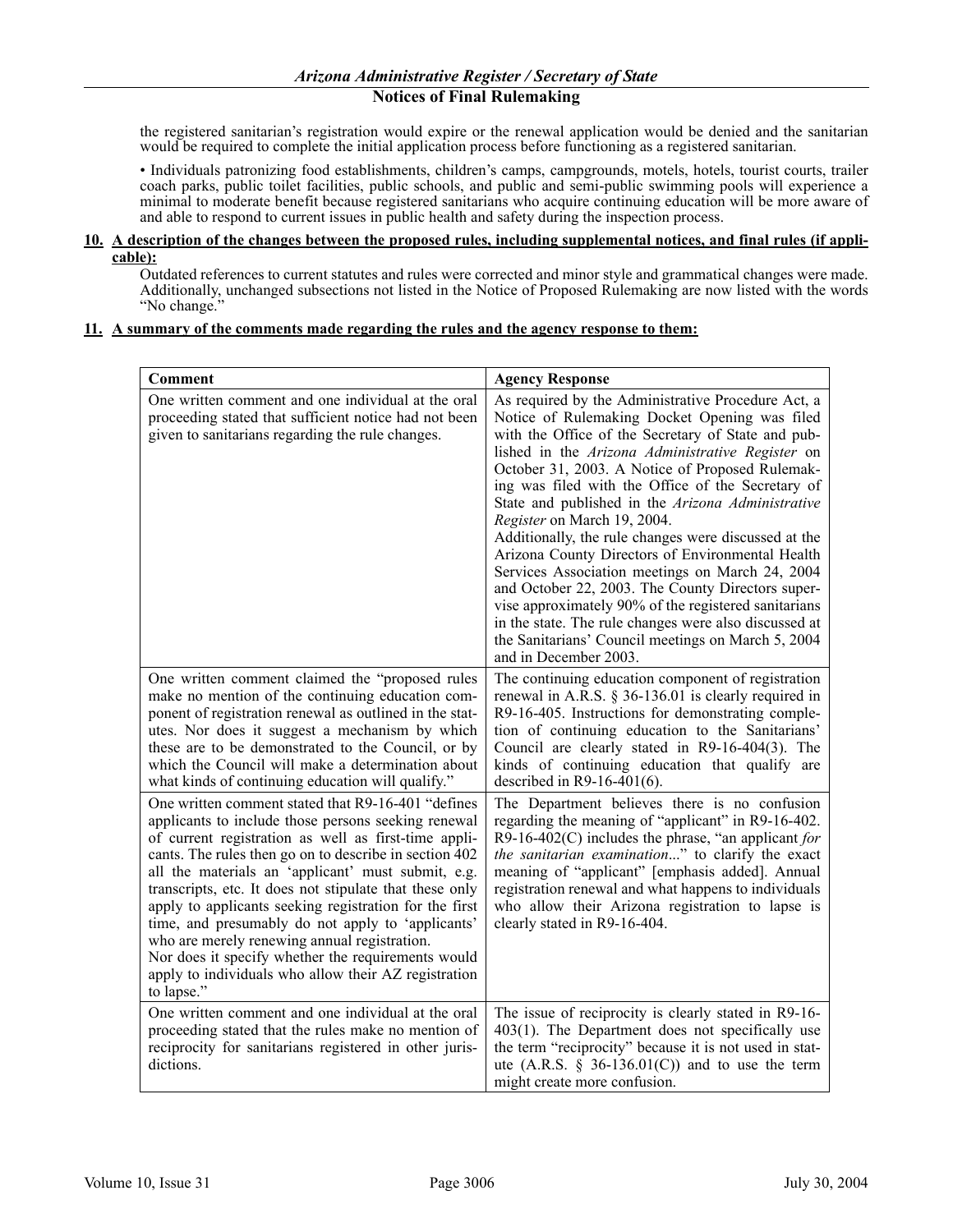| One individual at the oral proceeding asked why the<br>rules (R9-16-405) require 12 hours of continuing<br>education when A.R.S. $\S$ 36-136.01(D) requires "at<br>least ten hours." | The Department has determined that 12 hours of<br>continuing education is an appropriate number of<br>hours to ensure that a registered sanitarian is aware<br>of and able to respond to current issues in public<br>health and safety during the inspection process. This<br>requirement is consistent with the National Environ-<br>mental Health Association standards for Registered<br>Sanitarian credential maintenance. The Department<br>estimates that 2 more hours will cause a minimal<br>economic burden on affected individuals because<br>continuing education is available from several<br>sources for minimal to no cost. |
|--------------------------------------------------------------------------------------------------------------------------------------------------------------------------------------|-------------------------------------------------------------------------------------------------------------------------------------------------------------------------------------------------------------------------------------------------------------------------------------------------------------------------------------------------------------------------------------------------------------------------------------------------------------------------------------------------------------------------------------------------------------------------------------------------------------------------------------------|
| One individual at the oral proceeding asked why<br>there is no carry-over of continuing education from<br>one calendar year to the next.                                             | The Department lacks statutory authority for carry-<br>over in the rules. A.R.S. $\S$ 36-136.01(D) states, for<br>registration renewal, continuing education must be<br>completed "during the previous twelve months."                                                                                                                                                                                                                                                                                                                                                                                                                    |

#### **12. Any other matters prescribed by statute that are applicable to the specific agency or to any specific rule or class of rules:** None

**13. Incorporations by reference and their location in the rules:**

Not applicable

- **14. Were these rules previously made as emergency rules?** No
- **15. The full text of the rules follows:**

## **TITLE 9. HEALTH SERVICES**

## **CHAPTER 16. DEPARTMENT OF HEALTH SERVICES OCCUPATIONAL LICENSING**

## **ARTICLE 4. REGISTRATION OF SANITARIANS**

Section

R9-16-401. Definitions R9-16-402. Sanitarian Examination and Registration

R9-16-403. Sanitarian Registration

R9-16-403.R9-16-404.Annual Registration Renewal

R9-16-405. Continuing Education

R9-16-404.R9-16-406.Change of Name or Address

R9-16-405.R9-16-407.Time-frames

R9-16-408. Repealed

R9-16-406.R9-16-408.Authority of a Registered Sanitarian

R9-16-409. Repealed

R9-16-407.R9-16-409.Denial, Suspension, or Revocation

## **ARTICLE 4. REGISTRATION OF SANITARIANS**

## **R9-16-401. Definitions**

No change

- 1. No change
	- a. No change
	- b. No change
	- c. No change
- 2. No change
- 3. No change
- 4. No change
- 5. No change
- 6. "Continuing education" means a course, seminar, lecture, conference, workshop, or programmed learning activity related to employment as a registered sanitarian.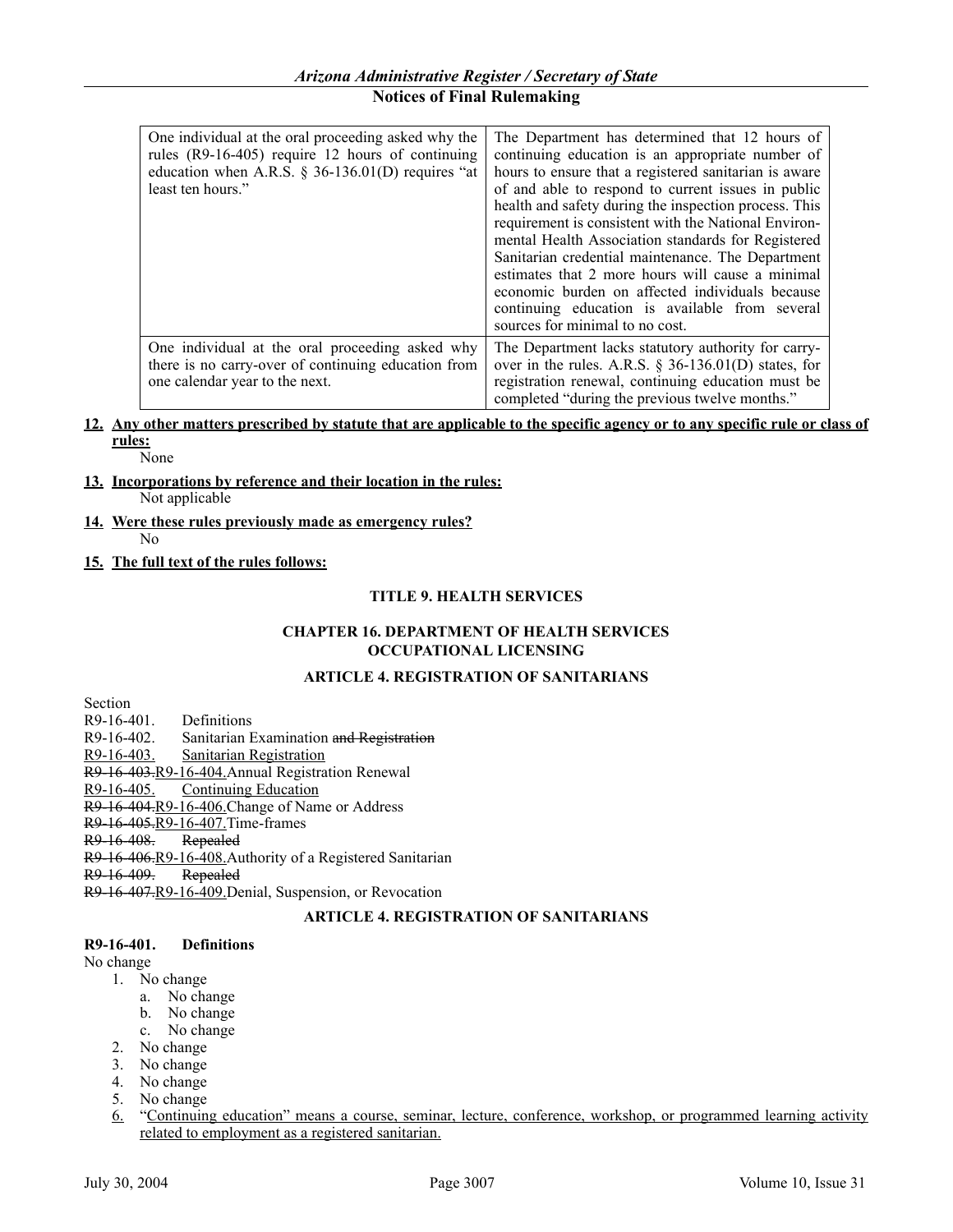- 6.7. No change
- 7.8. No change
- 8.9. No change
- 9.10.No change
- 10.11.No change
- 11.12."Practice of a registered sanitarian" means acting under the authority of R9-16-406(A) R9-16-408(A).
- 12.13.No change
- $13.14$ . No change
- 14.15.No change

## **R9-16-402. Sanitarian Examination and Registration**

- **A.** No change
- **B.** An applicant meeting any one of the requirements in A.R.S. § 36-136.01(F) A.R.S. § 36-136.01(I) may sit for the sanitarian examination.
- **C.** At least seven days before a Council meeting, an applicant for the sanitarian examination shall:
	- 1. No change
		- a. No change
		- b. No change
		- c. No change
		- d. If applying under A.R.S.  $\frac{2}{3}$  36-136.01(F)(1) A.R.S.  $\frac{2}{3}$  36-136.01(I)(1) on the basis of the applicant's employment by a public health agency or private industry in a position directly related to environmental health:
			- i. No change
			- ii. No change
			- iii. No change
			- iv. No change
		- e. If applying under A.R.S.  $\frac{256.01(F)(2)}{24.06}$  A.R.S.  $\frac{256.01(1)(2)}{20.06}$  on the basis of military duty:
			- i. No change
			- ii. No change
			- iii. No change
		- f. If applying under A.R.S.  $\frac{256}{136.01}$  (F)(3) A.R.S.  $\frac{256}{136.01}$ (I)(3) on the basis of education in natural science:
			- i. No change
			- ii. No change
			- iii. No change
			- iv. No change
		- g. No change
			- i. No change
			- ii. No change
			- iii. No change
		- h. No change
			- i. No change
			- ii. No change
			- iii. No change
		- i. No change
			- i. No change
			- ii. No change
			- iii. No change
		- j. No change
		- k. No change
		- l. No change
	- 2. If applying under A.R.S.  $\frac{2}{5}$  36-136.01(F)(1)  $\Delta$ .R.S.  $\frac{2}{5}$  36-136.01(I)(1), arrange to have a letter provided directly to the Council from each individual who supervised the applicant identifying the dates the individual supervised the applicant, for totaling at least five years of employment directly related to environmental health;
	- 3. If applying under A.R.S.  $\frac{8}{36}$  36-136.01(F)(2), arrange to have a letter provided directly to the Council from each individual who supervised the applicant identifying the dates the individual supervised the applicant, for totaling at least five years of full-time military duty in environmental health;
	- 4. If applying under A.R.S.  $\frac{25}{36}$  36-136.01(F)(3)  $\triangle$ .R.S. § 36-136.01(I)(3), arrange to have an official college or university transcript provided directly to the Council from each college or university; and
	- 5. Submit the application fee in A.R.S. § 36-136.01(C) A.R.S. § 36-136.01(F).
- **D.** After receiving the written notice of approval in  $R9-16-405$ ( $C$ )( $1)$ (b), an applicant shall submit to the Council, at least 30 days before the scheduled date of a sanitarian examination, a nonrefundable examination fee of \$110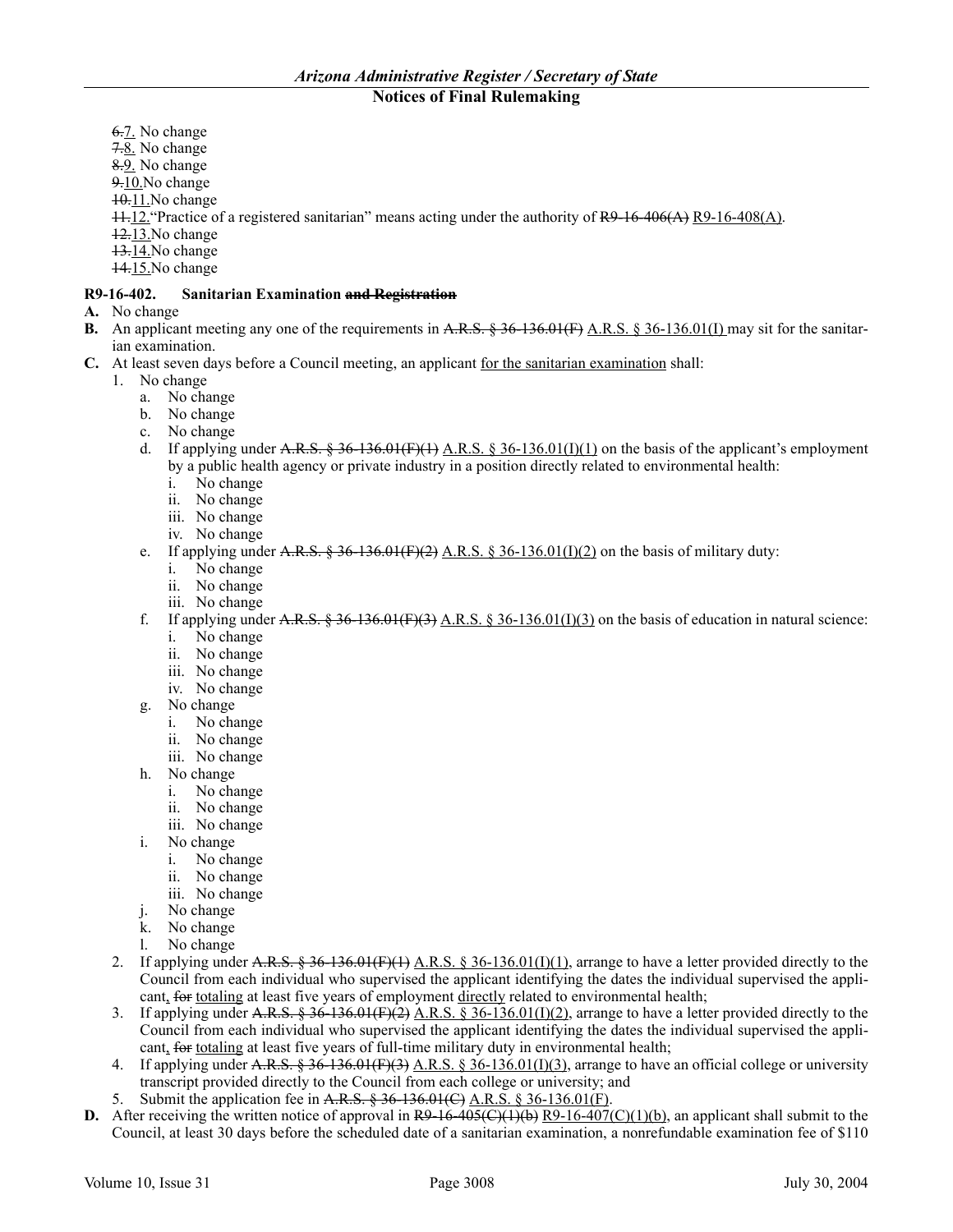payable to the Treasurer of the state of Arizona.

- **E.** No change
- **F.** No change
	- 1. No change
	- 2. No change
		- a. No change
		- b. No change

## **R9-16-403. Sanitarian Registration**

An applicant for registration as a sanitarian shall submit to the Council the application form, information, and application fee in R9-16-402 and:

- 1. If the applicant is registered, certified, or licensed as a sanitarian in another jurisdiction:
	- a. Submit to the Council:
		- i. A copy of the applicant's sanitarian registration, certification, or licensure from the other jurisdiction;
		- ii. A copy of the examination requirements for registration, certification, or licensure in the other jurisdiction;
		- iii. The name of the testing company that provided the sanitarian examination the applicant passed to be registered, certified, or licensed in the other jurisdiction; and
		- iv. Documentation of a score of 70% or more by the applicant on the other jurisdiction's sanitarian examination; or
- 2. If the applicant is not registered, certified, or licensed as a sanitarian in another jurisdiction:
	- a. Be approved to take the sanitarian examination,
	- b. Take and pass the sanitarian examination in R9-16-402 with a score of 70% or more, and
	- c. Submit to the Council the examination fee in R9-16-402(D).

#### **R9-16-403.R9-16-404.Annual Registration Renewal**

- **A.** Except as provided in subsection (B), a registered sanitarian shall submit an application packet for registration renewal on or before December 31st of each year that includes:
	- 1. No change
	- 2. No change
		- a. No change
			- i. No change
			- ii. No change
			- iii. No change
		- b. No change
			- i. No change
			- ii. No change
			- iii. No change
		- c. No change
	- 3. Documentation of:
		- a. The continuing education required in R9-16-405(A) or  $(E)$  including for each continuing education:
			- i. A description of the continuing education's content,
			- ii. The name of the person providing the continuing education,
			- iii. The number of hours the sanitarian participated in the continuing education, and
			- iv. The date the continuing education was completed; or
		- b. A request for deferring continuing education and applicable documentation required in R9-16-405(C);
	- 3.4. The fee required in A.R.S. § 36-136.01(C) A.R.S. § 36-136.01(F); and
	- 4.5. No change
- **B.** A registered sanitarian who does not submit an application packet for renewal registration by December 31 has a grace period until February 15 to submit the applicant application packet. If the registered sanitarian does not submit the application packet for renewal registration in subsection  $\left(\frac{C}{A}\right)$  during the grace period:
	- 1. No change
	- 2. No change
		- a. No change
		- b. No change
		- c. No change
		- d. No change

## **R9-16-405. Continuing Education**

- **A.** Except as provided in subsections (B) and (C), a registered sanitarian shall obtain 12 hours of continuing education in each calendar year for renewal of registration.
- **B.** A registered sanitarian who has been registered for less than 12 months is not required to obtain continuing education for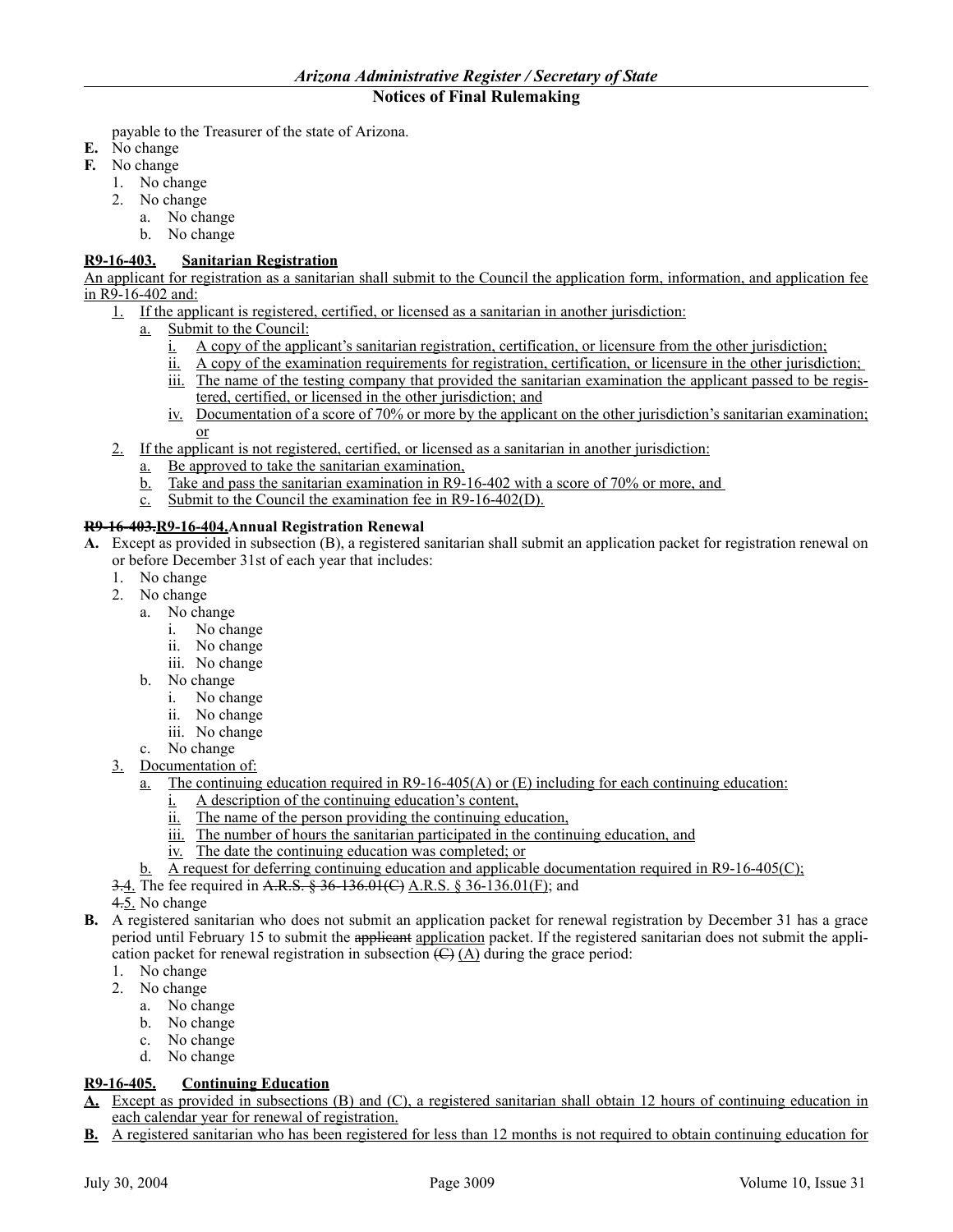renewal of registration.

- **C.** A registered sanitarian may submit, with a renewal application, a request to defer the 12 hours of continuing education for renewal of registration that includes written documentation of the registered sanitarian's illness or active military duty for at least six months of the preceding 12 months that prevented the registered sanitarian from completing the continuing education requirement.
- **D.** The Council shall approve a registered sanitarian's request for a deferral of the continuing education requirement if the request includes the documentation required in subsection (C).
- **E.** A registered sanitarian who has had the continuing education requirement deferred in a calendar year shall obtain:
	- 1. The 12 deferred hours of continuing education by the end of the subsequent calendar year, and
	- 2. The 12 hours of continuing education required in subsection (A) for the calendar year.

## **R9-16-404.R9-16-406.Change of Name or Address**

- **A.** No change
- **B.** No change

## **R9-16-405.R9-16-407.Time-frames**

- **A.** No change
- **B.** No change
	- 1. No change
		- a. No change
		- b. No change
		- c. For an applicant who is registered, certified, or licensed as a sanitarian in another jurisdiction, when the Council receives the application packet required in R9-16-403; or
		- c.d. For an applicant applying to renew the applicant's registration as a sanitarian, when the Council receives the application packet required in R9-16-403 R9-16-404.
	- 2. If an application packet in subsection  $(B)(1)(a)$ ,  $\Theta F(B)(1)(c)$ , or  $(B)(1)(d)$  is:
		- a. No change
			- i. No change
			- ii. No change
		- b. No change
	- 3. No change
		- a. No change
		- b. No change
- **C.** No change
	- 1. No change
		- a. No change
			- i. No change
			- ii. No change
		- b. No change
	- 2. No change
		- a. No change
		- b. No change
		- c. No change
	- 3. If an application for registration as a sanitarian in subsection  $(B)(1)(c)$ :
		- a. Does not comply with the requirements in this Article, the Council shall provide a comprehensive request for additional information to the applicant and take action as follows:
			- i. If the applicant does not submit the additional information within the time specified in Table 1 or the additional information submitted by the applicant does not demonstrate compliance with this Article and A.R.S. § 36-136.01, the Council shall deny registration and provide the applicant a written notice of appealable agency action that complies with A.R.S. § 41-1092.03(A); or
			- ii. If the applicant submits the additional information within the time specified in Table 1 and the additional information submitted by the applicant demonstrates compliance with this Article and A.R.S. § 36-136.01, the Council shall issue a certificate of registration as a sanitarian to the applicant; or
		- b. Complies with the requirements in this Article and A.R.S. § 36-136.01, the Council shall issue a certificate of registration as a sanitarian to the applicant.
	- 3.4. If an application for renewal of registration as a sanitarian in subsection  $(\frac{B}{(1)(c)(B)(1)}d$ :
		- a. No change
			- i. No change
			- ii. No change
		- b. No change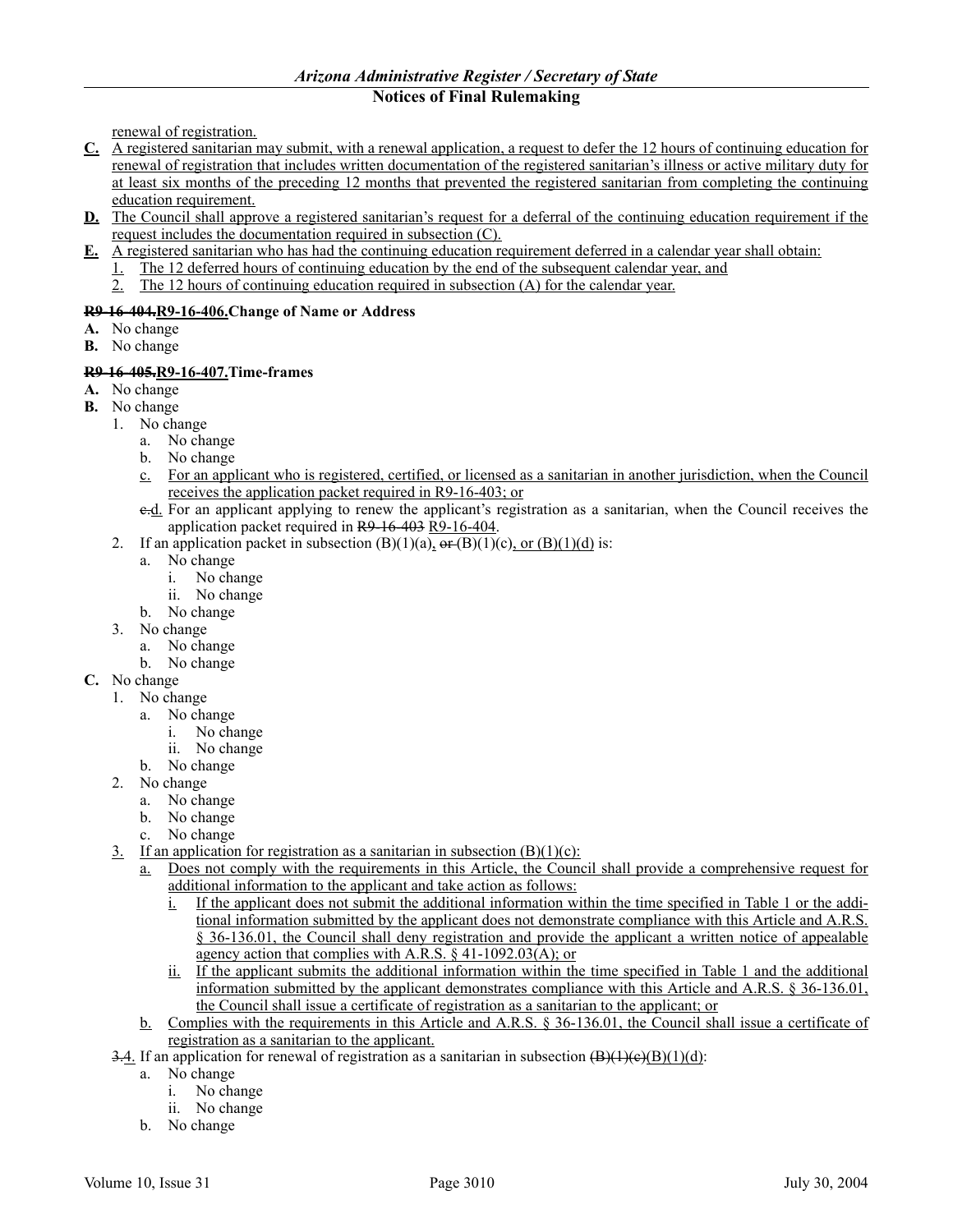- **D.** If an applicant receives a written notice of appealable agency action in subsections  $(C)(1)(a)(i)$ ,  $(C)(2)(b)$ ,  $\Theta$ **r** $(C)(3)(a)(i)$ , or  $(C)(4)(a)(i)$ , the applicant may file a notice of appeal with the Department within 30 days after receiving the notice of appealable agency action. The appeal shall be conducted according to A.R.S. Title 41, Chapter 6, Article 10.
- **E.** If the Council grants approval to take the sanitarian examination or issues or renews a certificate of registration as a sanitarian during the administrative completeness review time-frame, the Council shall not issue a separate written notice of administrative completeness.
- **F.** No change
	- 1. No change
	- 2. No change
	- 3. No change
- **G.** No change

#### **Table 1. Time-frames (in days)**

| of<br>Type<br>Approval                                                                                                                             | Statutory<br>Authority                                | Overall<br>Time-<br>frame            | Administrative<br>Completeness<br>Review<br>Time-frame | Time<br>to<br>Respond<br>to<br>Deficiency<br>Notice | Substantive<br>Review Time-<br>frame  | Time<br>to<br>Respond<br>to<br>Comprehensive<br>Written Request |
|----------------------------------------------------------------------------------------------------------------------------------------------------|-------------------------------------------------------|--------------------------------------|--------------------------------------------------------|-----------------------------------------------------|---------------------------------------|-----------------------------------------------------------------|
| Sanitarian<br>Examination<br>$(R9-16-402)$                                                                                                         | A.R.S.<br>ş<br>$36-136.01(B)$                         | $290$ days                           | 30 <sub>days</sub>                                     | $60$ days                                           | $200 \frac{\text{days}}{\text{days}}$ | $60$ days                                                       |
| Registration<br>after completing<br>sanitarian<br>the<br>examination<br>$(R9-16-402)$<br>$(R9-16-403)$                                             | A.R.S.<br>ş<br>$36-136.01(B)$                         | $90 \frac{\text{days}}{\text{days}}$ | 30 <sub>days</sub>                                     | N/A                                                 | $60$ days                             | N/A                                                             |
| Registration of<br>individual<br>an<br>registered, certi-<br>fied, or licensed<br>as a sanitarian<br>in another juris-<br>diction<br>$(R9-16-403)$ | A.R.S.<br>$36 -$<br>8<br>136.01(C)                    | 180                                  | 90                                                     | 15                                                  | 90                                    | 15                                                              |
| Annual Regis-<br>tration Renewal<br>$(R9-16-403)$<br>$(R9-16-404)$                                                                                 | A.R.S.<br>Ş<br>$36-136.01 \left( \frac{C}{D} \right)$ | $180$ days                           | 90 days                                                | 15 <sub>days</sub>                                  | $90$ days                             | 15 days                                                         |

#### **R9-16-408. Repealed**

## **R9-16-406.R9-16-408.Authority of a Registered Sanitarian**

- **A.** No change
	- 1. No change
	- 2. No change
- **B.** An individual who is not a registered sanitarian shall not approve or disapprove operation of a food establishment under 9 A.A.C. 8.
- **C.** No change

## **R9-16-409. Repealed**

## **R9-16-407.R9-16-409.Denial, Suspension, or Revocation**

- **A.** The Council may deny, suspend, or revoke a sanitarian's registration if the Council determines that an the applicant or a registered sanitarian:
	- 1. Intentionally provided false information on an application or cheated during the sanitarian examination;
	- 2. Had an application for a registration, license, or certificate related to the practice of a registered sanitarian denied or rejected by any state or jurisdiction;
	- 3. Had a registration, license, or certificate related to the practice of a registered sanitarian suspended or revoked by any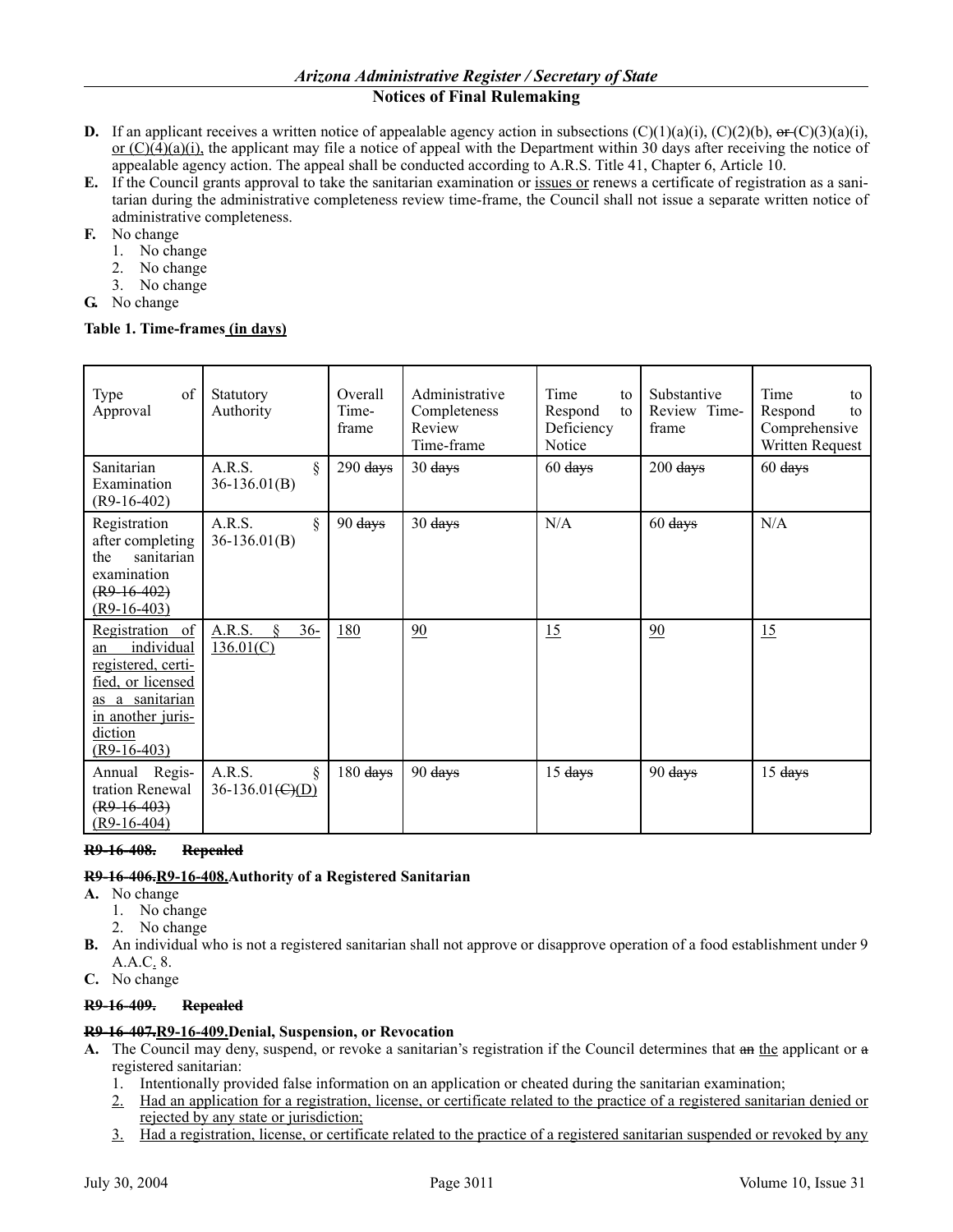state or jurisdiction or entered into a consent agreement with any state or jurisdiction;

- 2.4. Pled guilty to, was convicted of, or entered into a plea of no contest to a misdemeanor resulting from employment as a registered sanitarian or a felony;
- 3.5. Assisted an individual who is not a registered sanitarian to circumvent the requirements in this Article;
- 4.6. Allowed an individual who is not a registered sanitarian to use the registered sanitarian's registration; or
- 5.7. Failed to comply with any of the requirements in A.R.S. § 36-136.01 or this Article.
- **B.** No change
	- 1. No change
	- 2. No change
	- 3. No change
	- 4. No change
	- 5. No change
- **C.** No change
- **D.** No change

## **NOTICE OF FINAL RULEMAKING**

## **TITLE 9. HEALTH SERVICES**

## **CHAPTER 22. ARIZONA HEALTH CARE COST CONTAINMENT SYSTEM (AHCCCS) ADMINISTRATION**

#### **PREAMBLE**

**1. Sections Affected Rulemaking Action** R9-22-1003 Amend

**2. The specific authority for the rulemaking, including both the authorizing statute (general) and the statutes the rules are implementing (specific):**

Authorizing statutes: A.R.S. §§ 36-2903.01and 36-2915

Implementing statutes: A.R.S. §§ 36-2903, 36-2903.01, 36-2915, and 36-2916

- **3. The effective date of the rules:** September 11, 2004.
- **4. A list of all previous notices appearing in the Register addressing the proposed rule:** Notice of Rulemaking Docket Opening: 10 A.A.R. 1397, April 9, 2004 Notice of Proposed Rulemaking: 10 A.A.R. 1425, April 16, 2004

## **5. The name and address of agency personnel with whom persons may communicate regarding the rulemaking:**

| Name:           | Mariaelena Ugarte                                                                                    |
|-----------------|------------------------------------------------------------------------------------------------------|
| Address:        | <b>AHCCCS</b><br>Office of Legal Assistance<br>701 E. Jefferson, Mail Drop 6200<br>Phoenix, AZ 85034 |
| Telephone:      | $(602)$ 417-4580                                                                                     |
| Fax:            | $(602)$ 253-9115                                                                                     |
| E-mail Address: | proposedrules@ahcccs.state.az.us                                                                     |

## **6. An explanation of the rule, including the agency's reasons for initiating the rule:**

AHCCCS is amending the rule to clarify payment by a contractor to a non-contracting provider.

**7. A reference to any study relevant to the rule that the agency reviewed and either proposes to rely on in its evaluation of or justification for the rule or proposes not to rely on in its evaluation of or justification for the rule, where the public may obtain or review each study, all data underlying each study, and any analysis of each study and other supporting material:**

No studies were reviewed.

**8. A showing of good cause why the rule is necessary to promote a statewide interest if the rule will diminish a previous grant of authority of a political subdivision of this state:**

Not applicable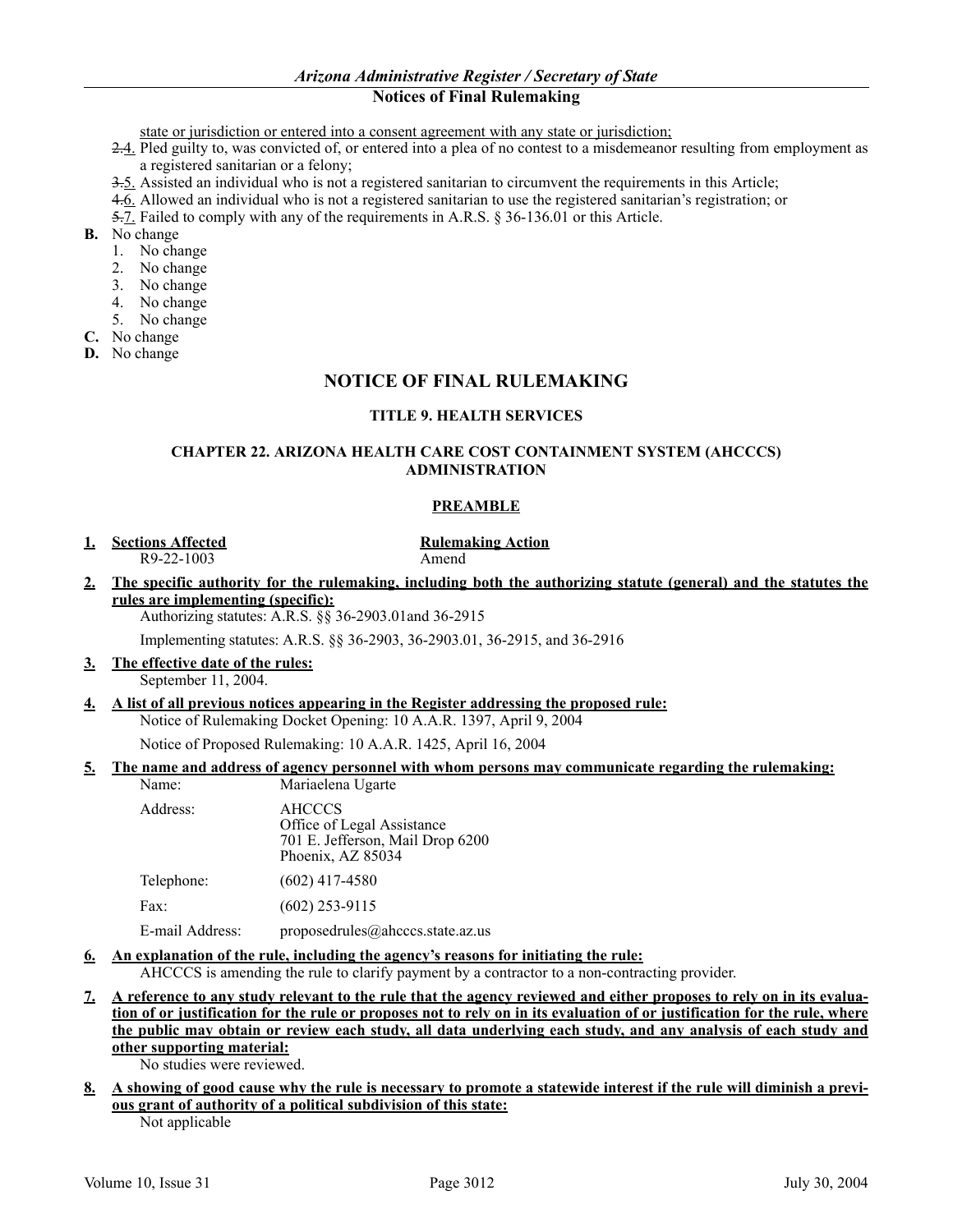- **9. The summary of the economic, small business, and consumer impact:** AHCCCS anticipates minimal impact.
- **10. A description of the changes between the proposed rules, including supplemental notices, and final rules (if applicable):**

No changes were made.

- **11. A summary of the principal comments and the agency response to them:** None
- **12. Any other matters prescribed by statute that are applicable to the specific agency or to any specific rule or class of rules:**

None

- **13. Incorporations by reference and their location in the rules:** None
- **14. Was this rule previously adopted as an emergency rule?** No
- **15. The full text of the rules follows:**

## **TITLE 9. HEALTH SERVICES**

## **CHAPTER 22. ARIZONA HEALTH CARE COST CONTAINMENT SYSTEM ADMINISTRATION**

## **ARTICLE 10. FIRST- AND THIRD-PARTY LIABILITY AND RECOVERIES**

Section

R9-22-1003. Cost Avoidance

## **ARTICLE 10. FIRST- AND THIRD-PARTY LIABILITY AND RECOVERIES**

## **R9-22-1003. Cost Avoidance**

- **A.** AHCCCS shall cost avoid a claim if AHCCCS establishes the probable existence of first- or third-party liability or has information that establishes that first- or third-party liability exists.
- **B.** When the amount of first- or third-party liability is determined, AHCCCS or a contractor, when reimbursing a non-contracting provider, shall pay no more than the difference between the Capped Fee-For-Service Schedule amount and the amount of the first- or third-party liability.
- **C.** The requirement to cost avoid applies to all AHCCCS-covered services under Article 2 of this Chapter, unless otherwise specified in this Section. The following parties shall take reasonable measures to identify potentially legally liable first- or third-party sources:
	- 1. AHCCCS,
	- 2. A provider,
	- 3. A non-contracting provider, and
	- 4. A member.

## **NOTICE OF FINAL RULEMAKING**

## **TITLE 9. HEALTH SERVICES**

## **CHAPTER 28. ARIZONA HEALTH CARE COST CONTAINMENT SYSTEM (AHCCCS) ARIZONA LONG-TERM CARE SYSTEM**

## **PREAMBLE**

## **1. Sections Affected Rulemaking Action**

R9-28-901 Amend R9-28-911 Amend<br>R9-28-913 New Se

R9-28-913<br>R9-28-914 New Section<br>New Section R9-28-914<br>R9-28-915 New Section<br>New Section R9-28-915<br>R9-28-916 New Section<br>New Section New Section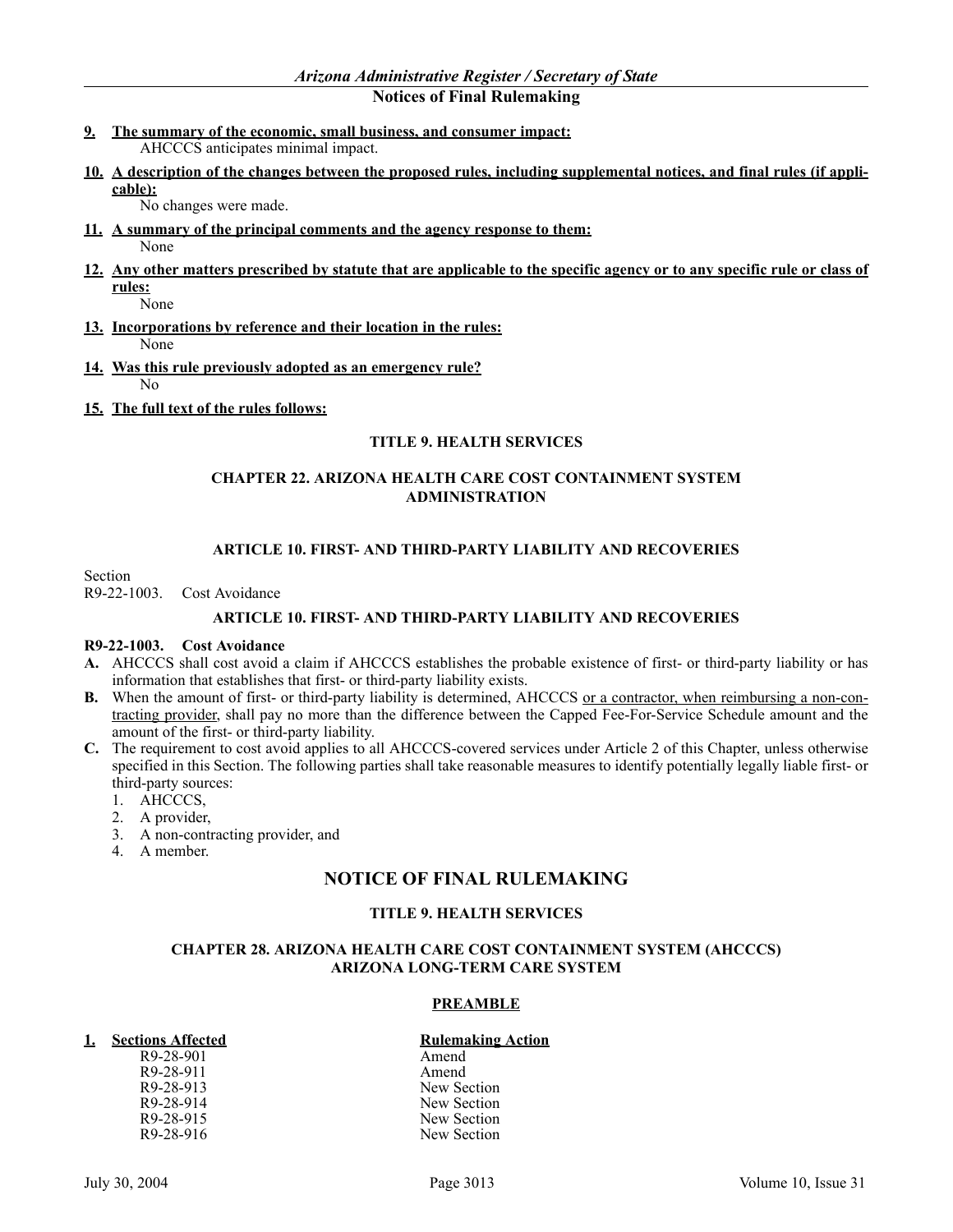| R9-28-917 | New Section |
|-----------|-------------|
| R9-28-918 | New Section |
| R9-28-919 | New Section |

#### **2. The statutory authority for the rulemaking, including both the authorizing statute (general) and the statutes the rules are implementing (specific):**

Authorizing statutes: A.R.S. §§ 36-2903.01, 36-2935 and 36-2915

Implementing statutes: A.R.S. §§ 36-2903, 36-2903.01, 36-2935, 36-2915, and 36-2916

#### **3. The effective date of the rules:**

September 11, 2004

**4. A list of all previous notices appearing in the Register addressing the proposed rule:** Notice of Rulemaking Docket Opening: 10 A.A.R. 1398, April 9, 2004 Notice of Proposed Rulemaking: 10 A.A.R. 1427, April 16, 2004

#### **5. The name and address of agency personnel with whom persons may communicate regarding the rulemaking:** Name: Mariaelena Ugarte

| Address:        | AHCCCS<br>Office of Legal Assistance<br>701 E. Jefferson, Mail Drop 6200<br>Phoenix, AZ 85034 |
|-----------------|-----------------------------------------------------------------------------------------------|
| Telephone:      | $(602)$ 417-4693                                                                              |
| Fax:            | $(602)$ 253-9115                                                                              |
| E-mail Address: | proposedrules@ahcccs.state.az.us                                                              |

#### **6. An explanation of the rule, including the agency's reasons for initiating the rule:**

AHCCCS is amending and creating new rules to implement Tax Equity and Fiscal Responsibility Act (TEFRA) liens under 42 U.S.C. 1396p.

#### **7. A reference to any study relevant to the rule that the agency reviewed and either relied on in its evaluation of or justification for the rule or did not rely on in its evaluation of or justification for the rule, where the public may obtain or review each study, all data underlying each study, and any analysis of each study and other supporting material:**

No studies were reviewed. Public Consulting Group, Inc. (PCG) has provided an estimation of possible TEFRA lienrelated recoveries by AHCCCS in comparison to other states that have implemented TEFRA liens.

#### **8. A showing of good cause why the rule is necessary to promote a statewide interest if the rule will diminish a previous grant of authority of a political subdivision of this state:** Not applicable

## **9. The summary of the economic, small business, and consumer impact:**

The proposed rules define the process and implementation of TEFRA liens in the estate recovery process, and to make minor clarifications to the Undue Hardship criteria.

AHCCCS currently administers an Estate Recovery Program in conjunction with PCG, to recover Medicaid covered expenses from the estate of Arizona Long Term Care System (ALTCS) recipients age 55 and older who were residing in a nursing facility or receiving home community based services (HCBS). PCG contracts with AHCCCS and oversees the day-to-day operations of the AHCCCS Estate Recovery Program. By implementing TEFRA liens, AHCCCS will substantially increase the likelihood of recovering programmatic expenses for this ALTCS population.

Under federal law, Arizona has the option of filing TEFRA liens on real property of Medicaid members if they are determined to be permanently institutionalized (PI) and cannot return home. The TEFRA rules allow AHCCCS to place a lien on the member's real property before the death of the member. If there is an intention to sell or transfer the real property before the death of the member, the lien must be satisfied first. Implementing TEFRA liens will protect the state's interest and right of recovery against real property owned by the member at the time of application to the ALTCS program.

The increase in recovery dollars from TEFRA liens is anticipated to be an additional \$300,000 within the first year.

After the Estate Recovery Program matures the total recovery dollars are estimated to approach \$2M to \$2.5M.

The TEFRA lien process will help eliminate the possibility of a sale or transfer of real property to avoid estate recovery before the death of a member.

The TEFRA lien will secure the state's interest in the debt so that it increases the likelihood that AHCCCS will be able to recover an ALTCS covered service debt compared to seeking recovery of that debt without a lien.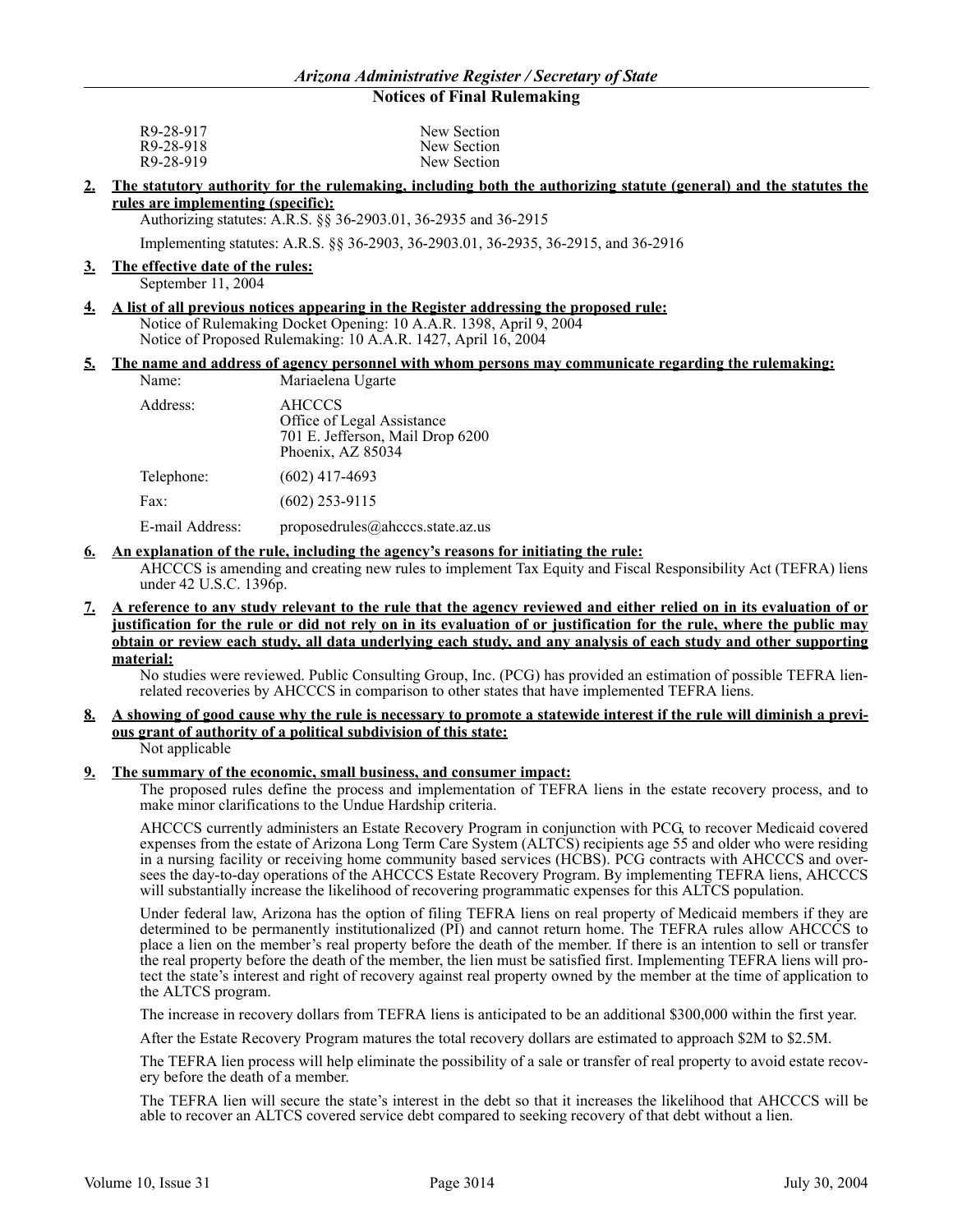One-time expenses that AHCCCS would experience upon implementation would involve system changes, changes to the application, revising recovery brochure, training, updating manuals, and a minimal increased cost for hearings.

Providers may be moderately impacted by the possible loss of members if property is sold and the person loses eligibility.

The increase in recovery that TEFRA liens will bring to both the public and private sector will require a moderate increase in the workload, but it is not anticipated to result in changes to the number of employees required to process estate recovery operations.

Small businesses and a small number of AHCCCS providers, who meet the definition of a small business in A.R.S. § 41-1001(19) will not be impacted by the changes to the rules because their role in the recovery process is not changed.

#### **10. A description of the changes between the proposed rules, including supplemental notices, and final rules (if applicable):**

| #7 Preamble         | Amended Preamble #7.<br>Document in the NOFR the PCG document used to project estimated recoveries is an estimation rather<br>than a study.<br>(See item 11, number 1)                                                  |
|---------------------|-------------------------------------------------------------------------------------------------------------------------------------------------------------------------------------------------------------------------|
| $R9-28-901(4)$      | R9-28-901(4), Defined home as primary residence.<br>(See item 11, number 2)                                                                                                                                             |
| $R9-28-901(7)$      | R9-28-901(7), Changed the word "lien" to "claim" for clarification.                                                                                                                                                     |
| $R9-28-911(A)$      | R9-28-911(A) Included Title II to conform with Federal law.                                                                                                                                                             |
| $R9-28-911(C)$      | $R9-28-911(C)$ Clarified that personal property may be applied to satisfy a debt, even when an undue hard-<br>ship waiver has been granted for recovery from the individual's real property.<br>(See item 11, number 4) |
| $R9-28-913(A)$      | $R9-28-913(A)$ Clarified that a lien also may be placed after the member is deceased.<br>(See item 11, number 3)                                                                                                        |
| R9-28-918<br>(A)(3) | $R9-28-918(A)(3)$ , Referenced both Title II and XVI for conformance with federal law and since both have<br>a medical determination for disability.                                                                    |
| $R9-28-919(2)$      | R9-28-919 Clarified "return home".<br>(See item 11, number 6)                                                                                                                                                           |
| General             | AHCCCS made the rules clearer, concise, and understandable by making grammatical and structural<br>changes throughout the rules.                                                                                        |
| General             | AHCCCS made minor technical changes at the suggestion of the Governor's Regulatory Review Council<br>staff.                                                                                                             |

#### **11. A summary of the principal comments and the agency response to them:**

At the public hearing two commenters were present. The following comments were received from the two commenters representing Jackson White Attorneys at Law.

| <b>Item</b><br># | Comment                                                                                                                                               | Analysis/<br>Recommendation                                                                                                                                                                                                                                           |
|------------------|-------------------------------------------------------------------------------------------------------------------------------------------------------|-----------------------------------------------------------------------------------------------------------------------------------------------------------------------------------------------------------------------------------------------------------------------|
|                  | Requested that an explanation be provided on how<br>AHCCCS arrived at the estimated recovery figures.<br>Suggested that a study be completed or used. | Preamble item #7. No study was used. However, AHCCCS<br>will document in the NOFR the PCG document used to<br>project estimated recoveries is an estimation rather than a<br>study.                                                                                   |
| $\overline{2}$ . | Please provide a better definition for "real property"<br>and "home".                                                                                 | Will define home as primary residence. See R9-28-901.<br>In the State Plan AHCCCS defined "property" as it is<br>defined at A.R.S. § 14-1201.41. "Property" includes both<br>real and personal property.<br>Therefore, addition to the rule package is not necessary. |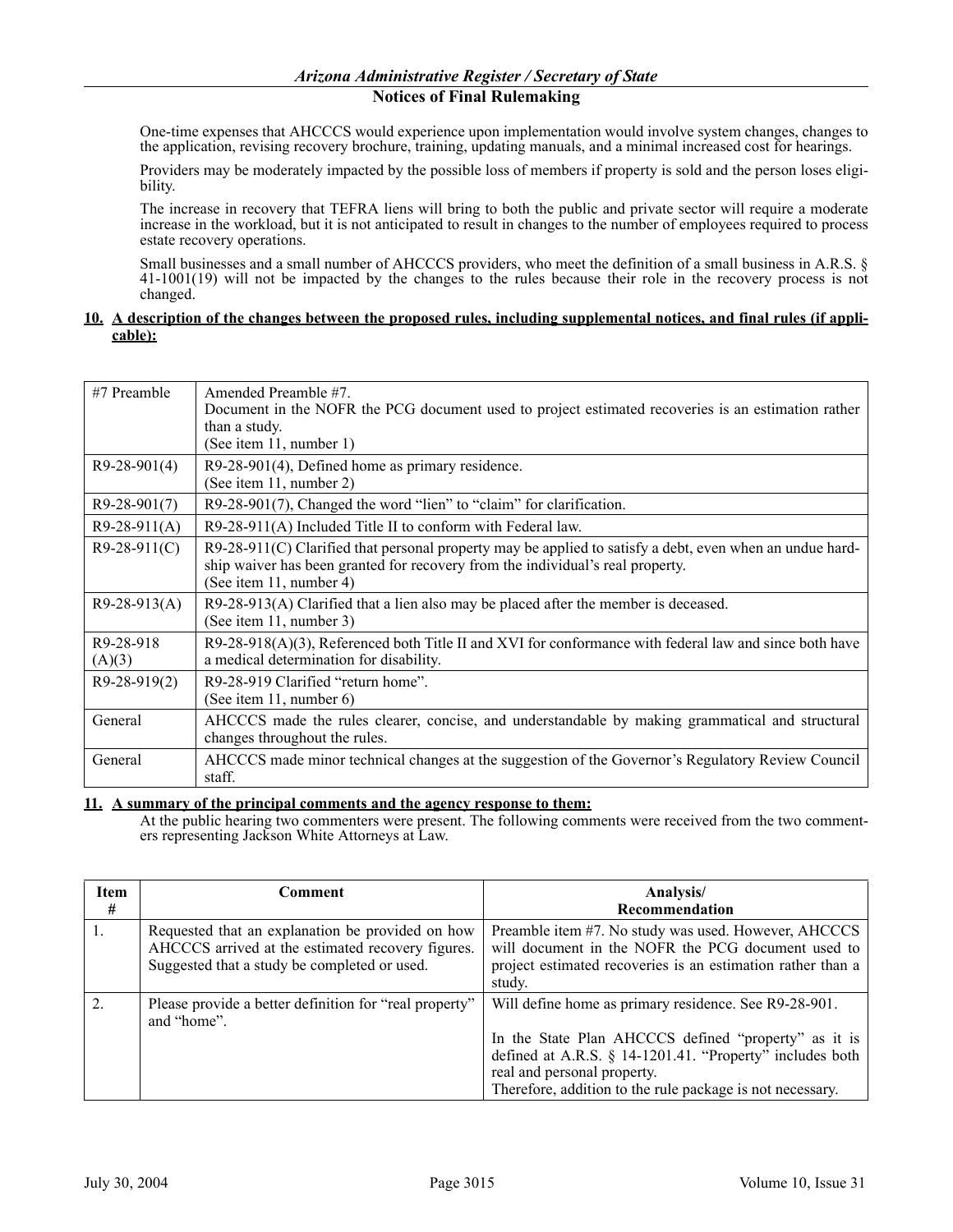| $\overline{3}$ . | Section $R9-28-911(A)$ is unclear regarding the sur-<br>viving spouse.                                                                                                               | No change.<br>$R9-28-911(A)$<br>parallels<br>federal<br>law<br>42<br>at<br>$U.S.C.1396p(B)(2)$ .                                                                                                                                                                                                                                                                                                                                                                                                                                                                                                                                                                                                                                                                                                                                                                                                                                                                                                                                                                                                             |
|------------------|--------------------------------------------------------------------------------------------------------------------------------------------------------------------------------------|--------------------------------------------------------------------------------------------------------------------------------------------------------------------------------------------------------------------------------------------------------------------------------------------------------------------------------------------------------------------------------------------------------------------------------------------------------------------------------------------------------------------------------------------------------------------------------------------------------------------------------------------------------------------------------------------------------------------------------------------------------------------------------------------------------------------------------------------------------------------------------------------------------------------------------------------------------------------------------------------------------------------------------------------------------------------------------------------------------------|
|                  |                                                                                                                                                                                      | However, $R9-28-913(A)$ was changed to clarify that a lien<br>may also be placed after the member is deceased.                                                                                                                                                                                                                                                                                                                                                                                                                                                                                                                                                                                                                                                                                                                                                                                                                                                                                                                                                                                               |
| $\overline{4}$ . | Section R9-28-911(C) needs further clarification on<br>how personal property is pursued. It does not clearly<br>express its intent of what and whose personal assets<br>are pursued. | Agree.<br>The following language was inserted in $R9-28-911$ (C)<br>When the estate contains personal property and real prop-<br>erty that meet the criteria of subsection (B)(1), AHCCCS<br>shall not grant an undue hardship waiver; however, AHC-<br>CCS shall adjust its claim to the value of the personal prop-<br>erty.                                                                                                                                                                                                                                                                                                                                                                                                                                                                                                                                                                                                                                                                                                                                                                               |
| 5.               | Does federal law permit the filing of liens against<br>life estates and beneficiary deeds given the defini-<br>tion of "estate"?                                                     | Yes. Federal law provides that the Medicaid agency (AHC-<br>CCS) "shall seek adjustment or recover from the individ-<br>ual's estate or upon the sale of the property subject to a lien<br>imposed on account of medical assistance paid on behalf of<br>the individual" under 42 U.S.C. 1396 $p(b)(1)(A)$ .<br>Therefore, the state is not limited to property in the<br>deceased recipient's estate when attempting recovery; the<br>state can also seek recovery from real property upon which<br>a lien was placed prior to the recipient's death. Under fed-<br>eral regulations, the state may place a lien on property<br>including "the homestead and all otherreal property in<br>which the recipient has a legal interest." 42 CFR 433.36(b).<br>Life estates and ownership of property subject to a benefi-<br>ciary deed are both legal interests.<br>Furthermore, under state law regarding beneficiary deeds,<br>where the recipient is the owner, the beneficiary, by statute,<br>takes the property subject to the lien. A.R.S. 33-405(A).<br>Therefore, no change to the rule is necessary. |
| 6.               | How will it be determined that a member has<br>"returned home"? Will that include discharge from a<br>nursing facility and admission to an assisted living<br>facility?              | "Return home" was clarified in R9-28-919.<br>Federal law requires that a lien be "dissolved upon that<br>individual's discharge from the medical institution and<br>return home." under 42 USC 1396p(a)(3). Federal law does<br>not include a specific definition for the term "return<br>home;" therefore, it is interpreted consistent with its com-<br>mon meaning. Discharge to a nursing facility and admis-<br>sion to an assisted living facility is not a "return home." To<br>be considered a "return home," the member must, follow-<br>ing a discharge from a medical institution or HCBS facility,<br>physically reside in the home with the intention of remain-<br>ing.                                                                                                                                                                                                                                                                                                                                                                                                                        |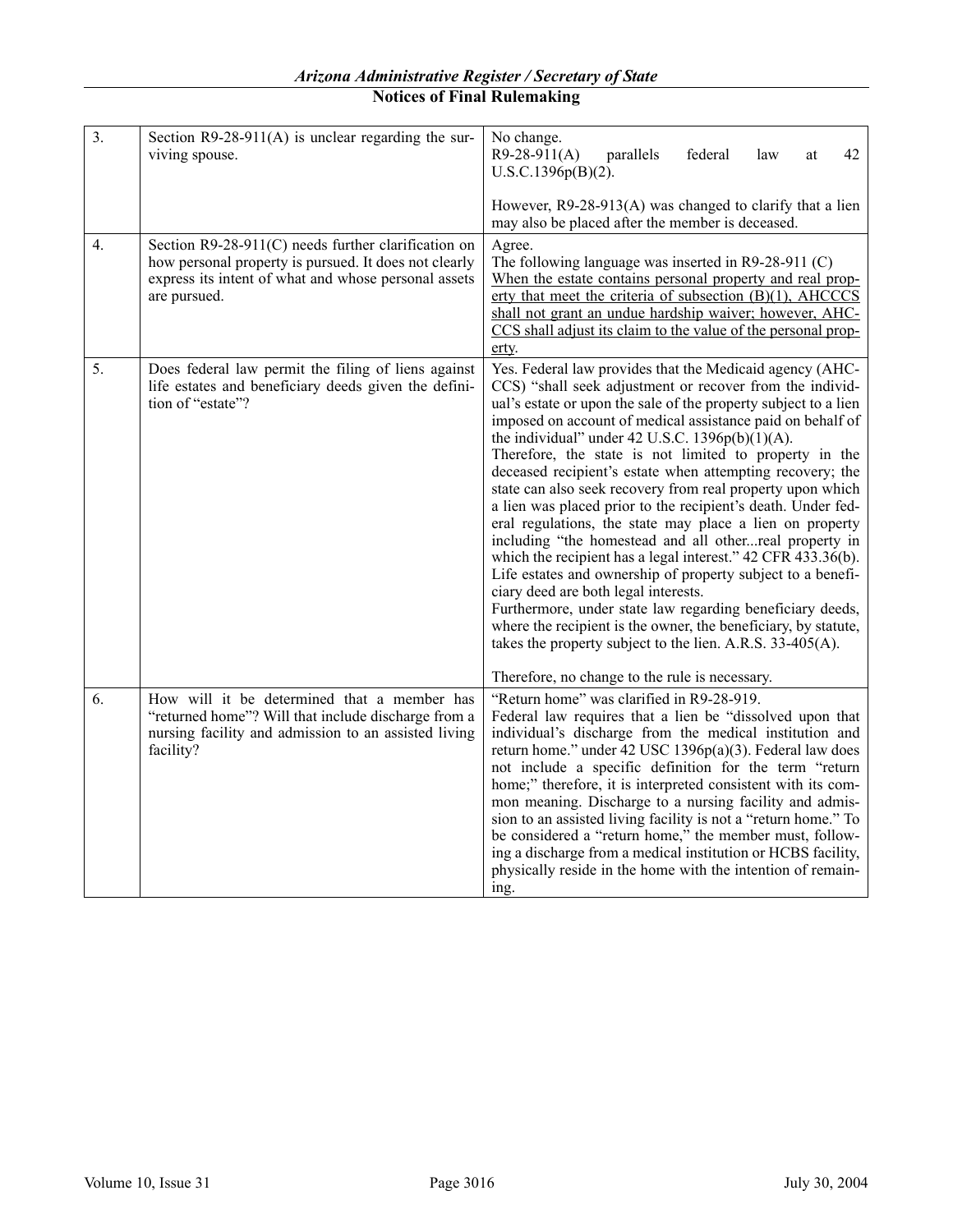| 7. | As an alternative to imposing and recovering on<br>liens, do not treat real estate of permanently institu-<br>tionalized persons as an exempt resource. | Federal law does not permit the state to do this. The federal<br>standards for the treatment of residential real estate differ<br>depending on whether the issue is exclusion from resource<br>assessment relating to eligibility or the issue is imposition<br>or recovery on liens. A.A.C. R9-28-407(B) states that<br>AHCCCS shall employ the SSI standards for determining<br>resource eligibility. 20 CFR 416.1212 defines "home" as<br>real estate in which the individual has an ownership inter-<br>est and is the individual's principle place of residence. That<br>real estate remains the individual's home (and is exempt<br>from the resource test) so long as the individual has intent<br>to return. In contrast, a lien cannot be placed on an individ-<br>ual's home unless there has been a determination that the<br>individual cannot reasonably be expected to be discharged<br>from the medical facility and return home. Under 42 USC<br>$1396p(a)(1)(B)(ii)$ , a member may have the intent to return<br>home even though that return is unlikely. In such a circum-<br>stance, AHCCCS must still consider the home an exempt<br>asset, but may place a lien on the home (assuming all other<br>applicable criteria are met). |
|----|---------------------------------------------------------------------------------------------------------------------------------------------------------|--------------------------------------------------------------------------------------------------------------------------------------------------------------------------------------------------------------------------------------------------------------------------------------------------------------------------------------------------------------------------------------------------------------------------------------------------------------------------------------------------------------------------------------------------------------------------------------------------------------------------------------------------------------------------------------------------------------------------------------------------------------------------------------------------------------------------------------------------------------------------------------------------------------------------------------------------------------------------------------------------------------------------------------------------------------------------------------------------------------------------------------------------------------------------------------------------------------------------------------------------------|
|    |                                                                                                                                                         | No change will be made to the rule.                                                                                                                                                                                                                                                                                                                                                                                                                                                                                                                                                                                                                                                                                                                                                                                                                                                                                                                                                                                                                                                                                                                                                                                                                    |
| 8. | There are fears in the community, what measures<br>will be made to inform people that no liens will<br>apply to the property of a well spouse?          | We will incorporate TEFRA lien information into our cur-<br>rent estate recovery processes. PCG will send notification<br>at least 30 days prior to filing a TEFRA lien. In addition,<br>the information will be available in a brochure; on the eli-<br>gibility application; and the member or member's represen-<br>tative will have been verbally informed about TEFRA liens<br>and the estate recovery program during the intake inter-<br>view.                                                                                                                                                                                                                                                                                                                                                                                                                                                                                                                                                                                                                                                                                                                                                                                                  |
|    |                                                                                                                                                         | No change will be made to the rule.                                                                                                                                                                                                                                                                                                                                                                                                                                                                                                                                                                                                                                                                                                                                                                                                                                                                                                                                                                                                                                                                                                                                                                                                                    |

## **12. Any other matters prescribed by statute that are applicable to the specific agency or to any specific rule or class of rules:**

Not applicable

- **13. Incorporations by reference and their location in the rules:** None
- **14. Was this rule previously adopted as an emergency rule?**
	- No
- **15. The full text of the rules follows:**

# **TITLE 9. HEALTH SERVICES**

## **CHAPTER 28. ARIZONA HEALTH CARE COST CONTAINMENT SYSTEM ARIZONA LONG-TERM CARE SYSTEM**

# **ARTICLE 9. FIRST- AND THIRD-PARTY LIABILITY AND RECOVERIES**

| Section      |                                                                           |
|--------------|---------------------------------------------------------------------------|
| R9-28-901.   | <b>Definitions</b>                                                        |
| R9-28-911.   | <b>Estate Recovery and Undue Hardship</b>                                 |
| R9-28-913.   | <b>TEFRA Liens-General</b>                                                |
| R9-28-914.   | <b>TEFRA Liens-Affected Members</b>                                       |
| R9-28-915.   | <b>TEFRA Liens-Prohibitions</b>                                           |
| $R9-28-916.$ | TEFRA Liens-AHCCCS Notice of Intent                                       |
| R9-28-917.   | TEFRA Liens and Estate Recovery-Member's Request for a State Fair Hearing |
|              |                                                                           |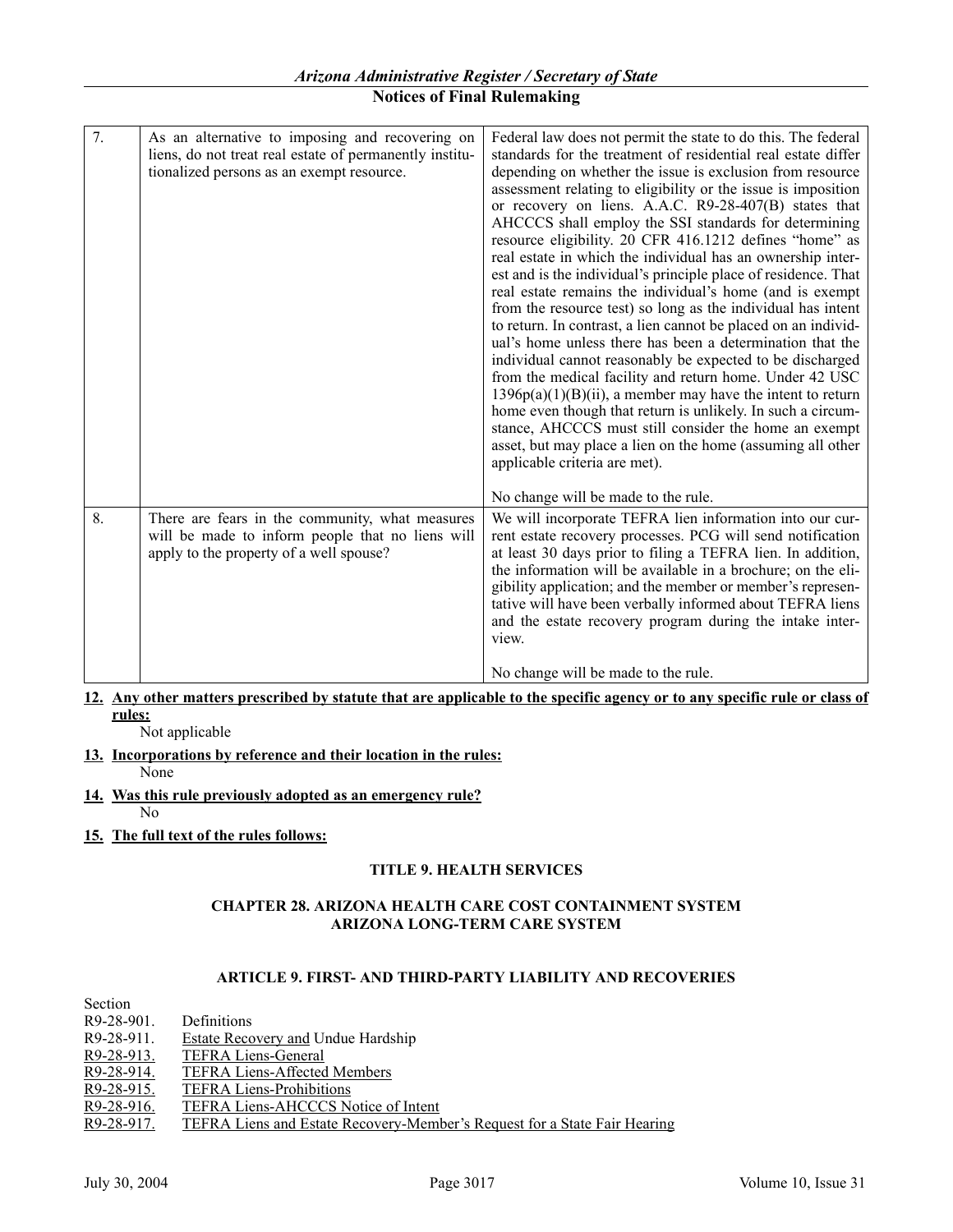R9-28-918. TEFRA Liens-Recovery

# R9-28-919. TEFRA Liens-Release

## **ARTICLE 9. FIRST- AND THIRD-PARTY LIABILITY AND RECOVERIES**

#### **R9-28-901. Definitions**

In addition to the definitions in A.R.S. §§ 36-2901 and 36-2931, 9 A.A.C. 22, Article 1, and 9 A.A.C. 28, Article 1, the following definition definitions applies apply to this Article:

- 1. "Consecutive days" means days following one after the other without an interruption based on discharge.
- $\frac{2}{3}$ . "Estate" has the meaning in A.R.S. § 14-1201.<br>3. "File" means the date that AHCCCS receives a
- "File" means the date that AHCCCS receives a request for a State Fair Hearing under R9-28-917, as established by a date stamp on the request or other record of receipt.
- 4. "Home" means property in which a member has an ownership interest and which serves as the member's principal place of residence. This property includes the shelter in which a member resides, the land on which the shelter is located, and related outbuildings.
- 5. "Member" means a person eligible for AHCCCS-covered services under A.R.S. Title 36, Chapter 29, Article 2.
- 6. "Place" means AHCCCS recording a lien on a member's property with the judicial system.
- 7. "Recover" means that AHCCCS takes action to collect from a claim.
- 8. "TEFRA lien" means a lien under 42 U.S.C. 1396p of the Tax Equity and Fiscal Responsibility Act of 1982.

## **R9-28-911. Estate Recovery and Undue Hardship**

- **A.** Any recovery of a claim by AHCCCS against a member's estate shall be made only after the death of the member's surviving spouse and only at a time:
	- 1. When there exists no surviving minor child under age 21; and
	- 2. When there exists no surviving child who receives benefits under either Title II or Title XVI of the Social Security Act because the child is blind or disabled as defined in 42 U.S.C. 1382c.
- **B.** Undue hardship request. A member's representative may request an undue hardship. If the member's representative wishes to request an undue hardship, within 30 days from the receipt of the notification of AHCCCS claim against the estate the member's representative shall submit a written statement to AHCCCS describing the factual basis for a claim that the property should be exempt from estate recovery as provided under this Section. AHCCCS shall respond to the member or member's representative in writing within 30 days of receiving an undue hardship request, unless the parties mutually agree to a longer period of time.
- A.C.AHCCCS shall waive the recovery of funds a claim against a member's estate because of undue hardship if either any of the following situations exist:
	- 1. When estate assets include real property or both real and personal property. There is property in the estate, and the property is listed as residential property by the Arizona Department of Revenue or County Assessor's Office, and the heir or devisee:

The estate consists only of real property that is listed as residential property by the Arizona Department of Revenue or County Assessor's Office, and the heir or devisee:

- a. Owns a business that is located at the residential property, and:
	- i. The business was in operation at the residential property for at least 12 months preceding the death of the member;,
	- ii. The business provides more than 50 percent of the heir-heir's or devisee's livelihood; and
	- iii. The recovery of the property would result in the heir losing the heir-heir's or devisee's means of livelihood; or
- b. Currently resides in the residence, and:
	- i. Resided there at the time of the member's death,
	- ii. Made the residence his or her primary residence for the 12 months immediately preceding before the death of the member;, and
	- iii. Owns no other residence; or
- 2. When the The estate consists only of assets contain personal property, only, and:
	- The heir or devisee's annual gross income for the household size is less than 100 percent of the Federal Poverty Level (FPL). New sources of income such as employment or Social Security that may not have yet been received, are shall be included in determining the household's annual gross income; and
	- b. The heir or devisee does not own a home, land, or other real property.
- **D.** When the estate consists of both personal property and real property that qualify for the undue hardship criteria at subsection (B), AHCCCS shall not grant an undue hardship waiver; however, AHCCCS shall adjust its claim to the value of the personal property.
- **E.** Subsections (A), (B), and (C) are not applicable to TEFRA liens.
- **F.** AHCCCS shall exempt the following income, resources, and property of Native Americans (NA) and Alaska Natives (AN) from estate recovery: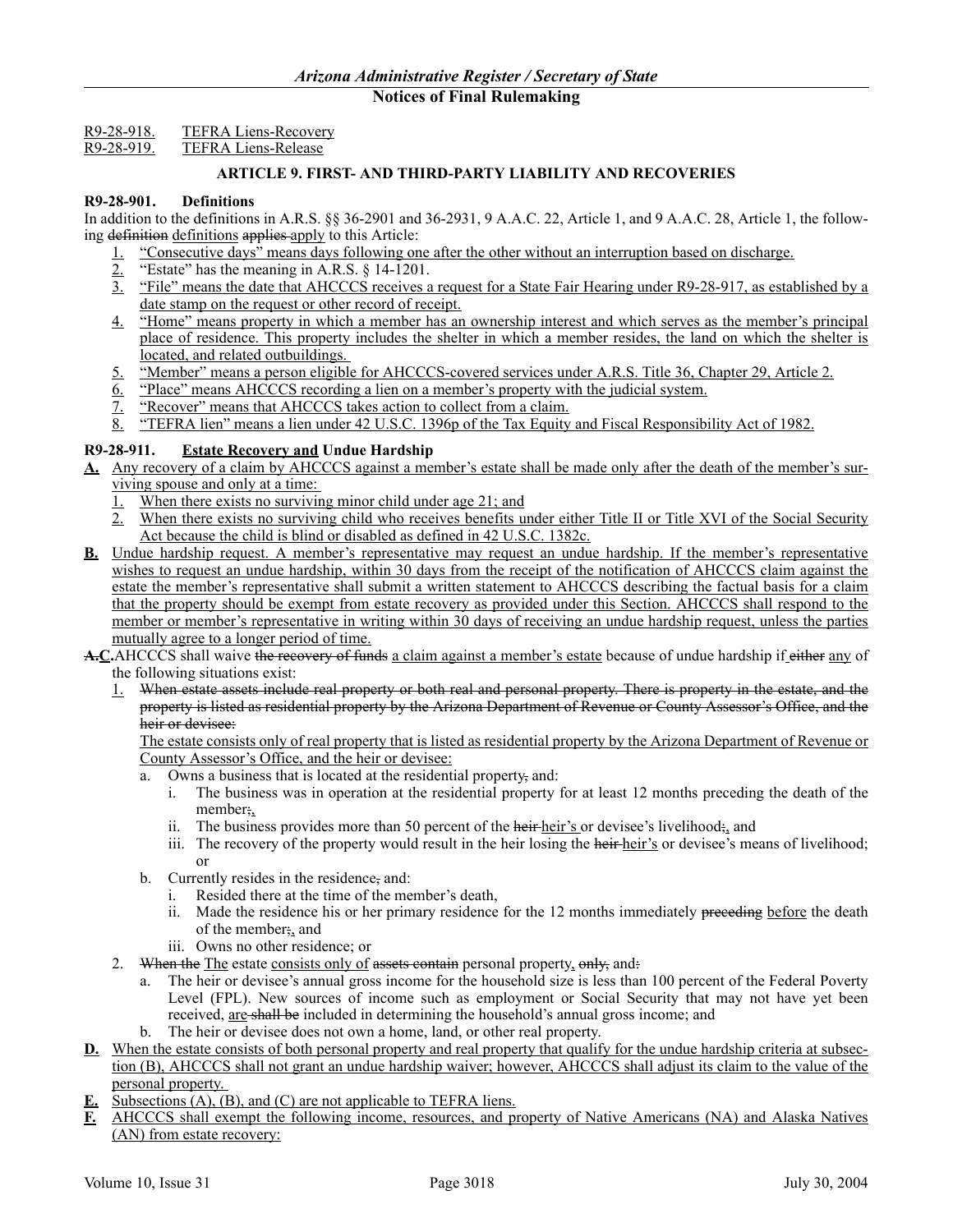- **Notices of Final Rulemaking**
- 1. Income and resources from tribal land and other resources currently held in trust and judgment funds from the Indian Claims Commission or U.S. Claims Court;
- 2. Ownership interest in trust or non-trust property;
- 3. Ownership interests left as a remainder in an estate in rents, leases, royalties, or usage rights related to natural resources;
- 4. Any other ownership interests in or property rights that have unique religious, spiritual, traditional, or cultural significance or rights that support subsistence or a traditional life style according to applicable Tribal law or custom; and
- 5. Income left as a remainder in an estate derived from any property listed in subsection  $(E)(1)-(4)$ , that was either collected by a NA, or by a Tribe or Tribal organization and distributed to a NA.

## **R9-28-913. TEFRA Liens-General**

- **A.** Purpose. The purpose of TEFRA is to allow AHCCCS to place a lien on an AHCCCS member's real property before the member is deceased or to place a lien on a deceased member's estate.
- **B.** Life estates and beneficiary deeds. Except for members under R9-28-915, AHCCCS shall place a TEFRA lien on a member's real property interest held in a life estate or beneficiary deed created before or after the member's eligibility. Except for members under R9-28-918, AHCCCS shall enforce recovery against the remainder beneficiary following the member's death or upon transfer of the property.
- **C.** Recovery. As provided under R9-28-918, AHCCCS shall recover a TEFRA lien under R9-28-910.

## **R9-28-914. TEFRA Liens-Affected Members**

- **A.** Except for members under R9-28-915, AHCCCS shall place a TEFRA lien against the real property of all members who are:
	- 1. Receiving ALTCS services,
	- 2. 55 years of age or older, and
	- 3. Permanently institutionalized.
- **B.** A rebuttable presumption exists that a member is permanently institutionalized if the member has continually resided in a nursing facility, ICF/MR, or other medical institution defined in 42 CFR 435.1009 for 90 or more consecutive days. A member may rebut the presumption by providing a written opinion from a treating physician, rendered to a reasonable degree of medical certainty, that the member's condition is likely to improve to the point that the member will be discharged from the medical institution and will be capable of returning home by a date certain.

## **R9-28-915. TEFRA Liens-Prohibitions**

AHCCCS shall not place a TEFRA lien against a member's home if one of the following individuals is lawfully residing in the member's home:

1. Member's spouse;

- 2. Member's child who is under the age of 21;
- 3. Member's child who is blind or disabled under 42 U.S.C. 1382c; or
- 4. Member's sibling who has an equity interest in the home and who was residing in the member's home for at least one year immediately before the date the member was admitted to the nursing facility, ICF/MR, or other medical institution as defined under 42 CFR 435.1009.

## **R9-28-916. TEFRA Liens-AHCCCS Notice of Intent**

- **A.** Time-frame. At least 30 days before filing a TEFRA lien, AHCCCS shall send the member or member's representative a Notice of Intent.
- **B.** Content of the notice of intent. The Notice of Intent shall include the following information:
	- 1. A description of a TEFRA lien and the action that AHCCCS intends to take,
	- 2. How a TEFRA lien affects a member's property,
	- 3. The legal authority for filing a TEFRA lien,
	- 4. The time-frames and procedures involved in filing a TEFRA lien,
	- 5. The member's right to request a State Fair Hearing, and
	- The process and time-frames for requesting a State Fair Hearing.
- **C.** Request for exemption. A member's representative may request an exemption. To request an exemption the member or the member's representative shall submit a written statement to AHCCCS within 30 days from the receipt of the Notice of Intent describing the factual basis for a claim that the property should be exempt from placement of a TEFRA lien or from recovery of lien based on R9-28-914(B), R9-28-915 or R9-28-918. AHCCCS shall respond to the member or member's representative in writing within 30 days of receiving a request for exemption, unless the parties mutually agree to a longer period of time.

## **R9-28-917. TEFRA Liens and Estate Recovery-Member's Request for a State Fair Hearing**

- **A.** A member or member's representative may request a State Fair Hearing:
	- 1. Within 30 days of the receipt of AHCCCS' Notice of Intent or notification of AHCCCS' claim against the estate; or
	- 2. Within 30 days of receipt of a denial of a request for exemption under R9-28-916(C) or denial of a request to waive